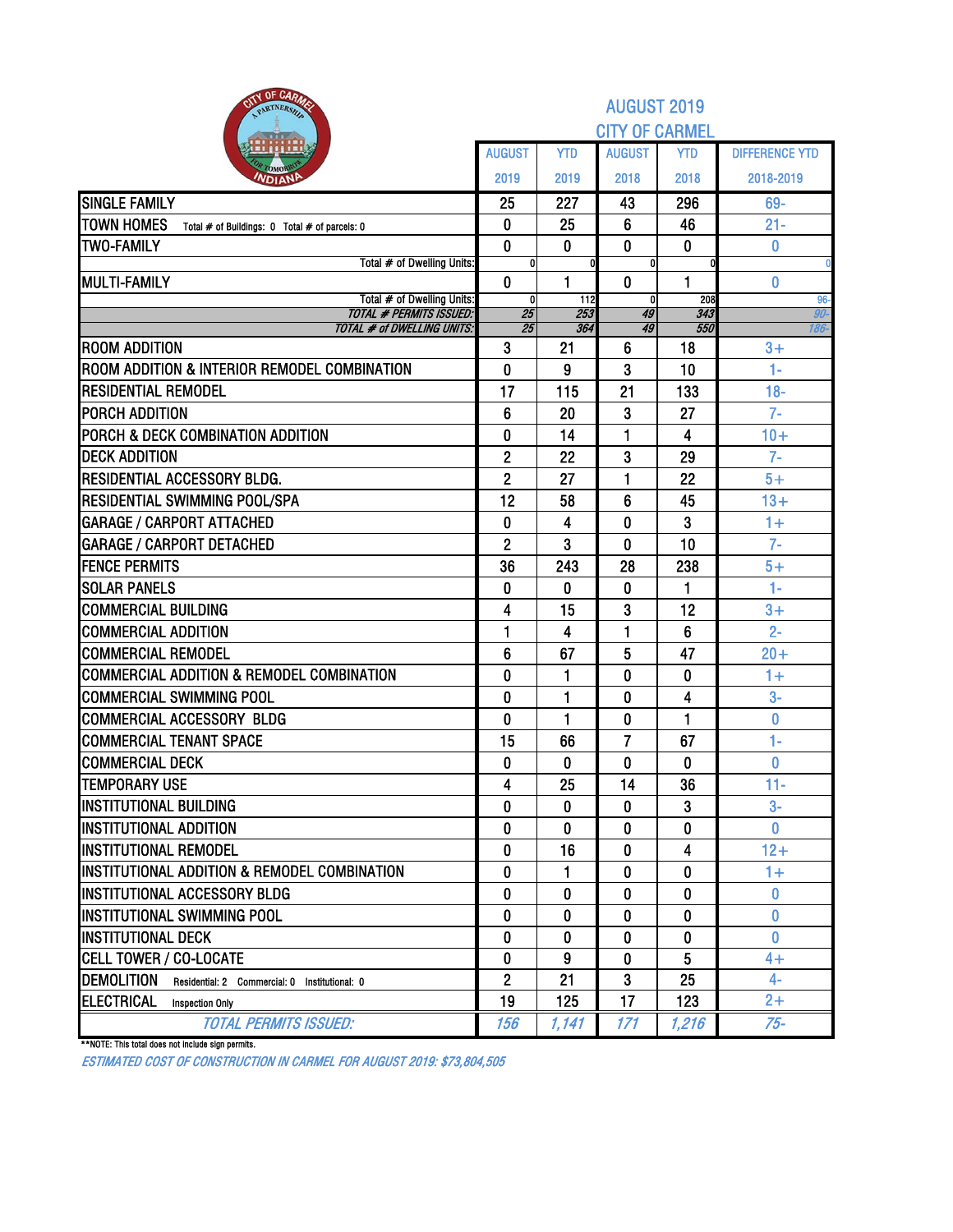

## D.O.C.S. BUILDING PERMIT ACTIVITY AUGUST 2019

COMMERCIAL, INSTITUTIONAL, & MULTI-FAMILY - NEW STRUCTURES, ACCESSORY BUILDINGS, ADDITIONS, TENANT FINISHES,REMODELS, POOLS, DECKS (Institutional includes churches, schools & public libraries)

Type of Construction Total Permits Issued

### PERMITS ISSUED

| • Martin Marietta Office, 9825 Gray Rd.<br>• Shoppes at Weston Pointe Retail, 4425 Weston Pointe Dr.<br>• Shoppes at Weston Pointe Restaurant, 4455 Weston Pointe Dr.<br><b>COMMERCIAL ADDITION:</b><br>· Puccini's Pergola, 12995 Pettigru St.<br><b>COMMERCIAL TENANT FINISH / REMODEL:</b><br>.21<br>• MetroNet Office, 12415 Old Meridian St.<br>• Franklin Window & Door, 200 S. Range Line Rd. #210<br>• Hylant, 10401 N. Meridian St. $#222$<br>• Midwest ISO, 701 City Center Dr.<br>• National Record Retrieval, 101 E. Carmel Dr. #111<br>• MMII Spec Suites, 11711 N. Meridian St. #405 & #430<br>• Proscenium Sales Office, 1215 S. Range Line Rd.<br>• Exercise, Inc., 4400 Weston Pointe Dr. #170 & #180<br>• Regions Bank, 2155 E. 146 <sup>th</sup> St.<br>• Fitness Studio, 14300 Clay Terrace Blvd. #115<br>• Physical Therapy Office, 580 E. Carmel Dr. #402<br>• 3RG, 101 E. Carmel Dr. #202<br>• Bath and Body Works, 14300 Clay Terrace Blvd. #120<br>• Cross, Pennamped, Woosley & Glazier, 11595 N. Meridian St. #110<br>• Spenga, Fitness, 14511 Clay Terrace Blvd. #150<br>• Sullivan Cotter, 11711 N. Meridian St. #420<br>• Savor Restaurant, 211 W. Main St. #102 | <b>COMMERCIAL NEW STRUCTURE:</b> |
|------------------------------------------------------------------------------------------------------------------------------------------------------------------------------------------------------------------------------------------------------------------------------------------------------------------------------------------------------------------------------------------------------------------------------------------------------------------------------------------------------------------------------------------------------------------------------------------------------------------------------------------------------------------------------------------------------------------------------------------------------------------------------------------------------------------------------------------------------------------------------------------------------------------------------------------------------------------------------------------------------------------------------------------------------------------------------------------------------------------------------------------------------------------------------------------------|----------------------------------|
|                                                                                                                                                                                                                                                                                                                                                                                                                                                                                                                                                                                                                                                                                                                                                                                                                                                                                                                                                                                                                                                                                                                                                                                                | • Zotec, 11525 Illinois St.      |
|                                                                                                                                                                                                                                                                                                                                                                                                                                                                                                                                                                                                                                                                                                                                                                                                                                                                                                                                                                                                                                                                                                                                                                                                |                                  |
|                                                                                                                                                                                                                                                                                                                                                                                                                                                                                                                                                                                                                                                                                                                                                                                                                                                                                                                                                                                                                                                                                                                                                                                                |                                  |
|                                                                                                                                                                                                                                                                                                                                                                                                                                                                                                                                                                                                                                                                                                                                                                                                                                                                                                                                                                                                                                                                                                                                                                                                |                                  |
|                                                                                                                                                                                                                                                                                                                                                                                                                                                                                                                                                                                                                                                                                                                                                                                                                                                                                                                                                                                                                                                                                                                                                                                                |                                  |
|                                                                                                                                                                                                                                                                                                                                                                                                                                                                                                                                                                                                                                                                                                                                                                                                                                                                                                                                                                                                                                                                                                                                                                                                |                                  |
|                                                                                                                                                                                                                                                                                                                                                                                                                                                                                                                                                                                                                                                                                                                                                                                                                                                                                                                                                                                                                                                                                                                                                                                                |                                  |
|                                                                                                                                                                                                                                                                                                                                                                                                                                                                                                                                                                                                                                                                                                                                                                                                                                                                                                                                                                                                                                                                                                                                                                                                |                                  |
|                                                                                                                                                                                                                                                                                                                                                                                                                                                                                                                                                                                                                                                                                                                                                                                                                                                                                                                                                                                                                                                                                                                                                                                                |                                  |
|                                                                                                                                                                                                                                                                                                                                                                                                                                                                                                                                                                                                                                                                                                                                                                                                                                                                                                                                                                                                                                                                                                                                                                                                |                                  |
|                                                                                                                                                                                                                                                                                                                                                                                                                                                                                                                                                                                                                                                                                                                                                                                                                                                                                                                                                                                                                                                                                                                                                                                                |                                  |
|                                                                                                                                                                                                                                                                                                                                                                                                                                                                                                                                                                                                                                                                                                                                                                                                                                                                                                                                                                                                                                                                                                                                                                                                |                                  |
|                                                                                                                                                                                                                                                                                                                                                                                                                                                                                                                                                                                                                                                                                                                                                                                                                                                                                                                                                                                                                                                                                                                                                                                                |                                  |
|                                                                                                                                                                                                                                                                                                                                                                                                                                                                                                                                                                                                                                                                                                                                                                                                                                                                                                                                                                                                                                                                                                                                                                                                |                                  |
|                                                                                                                                                                                                                                                                                                                                                                                                                                                                                                                                                                                                                                                                                                                                                                                                                                                                                                                                                                                                                                                                                                                                                                                                |                                  |
|                                                                                                                                                                                                                                                                                                                                                                                                                                                                                                                                                                                                                                                                                                                                                                                                                                                                                                                                                                                                                                                                                                                                                                                                |                                  |
|                                                                                                                                                                                                                                                                                                                                                                                                                                                                                                                                                                                                                                                                                                                                                                                                                                                                                                                                                                                                                                                                                                                                                                                                |                                  |
|                                                                                                                                                                                                                                                                                                                                                                                                                                                                                                                                                                                                                                                                                                                                                                                                                                                                                                                                                                                                                                                                                                                                                                                                |                                  |
|                                                                                                                                                                                                                                                                                                                                                                                                                                                                                                                                                                                                                                                                                                                                                                                                                                                                                                                                                                                                                                                                                                                                                                                                |                                  |
|                                                                                                                                                                                                                                                                                                                                                                                                                                                                                                                                                                                                                                                                                                                                                                                                                                                                                                                                                                                                                                                                                                                                                                                                |                                  |
|                                                                                                                                                                                                                                                                                                                                                                                                                                                                                                                                                                                                                                                                                                                                                                                                                                                                                                                                                                                                                                                                                                                                                                                                |                                  |
|                                                                                                                                                                                                                                                                                                                                                                                                                                                                                                                                                                                                                                                                                                                                                                                                                                                                                                                                                                                                                                                                                                                                                                                                |                                  |
|                                                                                                                                                                                                                                                                                                                                                                                                                                                                                                                                                                                                                                                                                                                                                                                                                                                                                                                                                                                                                                                                                                                                                                                                |                                  |
| • Wellbrooke of Carmel Courtyard, 12315 Pennsylvania St.                                                                                                                                                                                                                                                                                                                                                                                                                                                                                                                                                                                                                                                                                                                                                                                                                                                                                                                                                                                                                                                                                                                                       |                                  |
| • Moe's Southwest Grill, 12751 Pennsylvania St. #100                                                                                                                                                                                                                                                                                                                                                                                                                                                                                                                                                                                                                                                                                                                                                                                                                                                                                                                                                                                                                                                                                                                                           |                                  |
| • Congressional Flex Mezzanine, 805 City Center Dr. #160                                                                                                                                                                                                                                                                                                                                                                                                                                                                                                                                                                                                                                                                                                                                                                                                                                                                                                                                                                                                                                                                                                                                       |                                  |
| • St. Vincent Pharmacy, 13500 N. Meridian St.                                                                                                                                                                                                                                                                                                                                                                                                                                                                                                                                                                                                                                                                                                                                                                                                                                                                                                                                                                                                                                                                                                                                                  |                                  |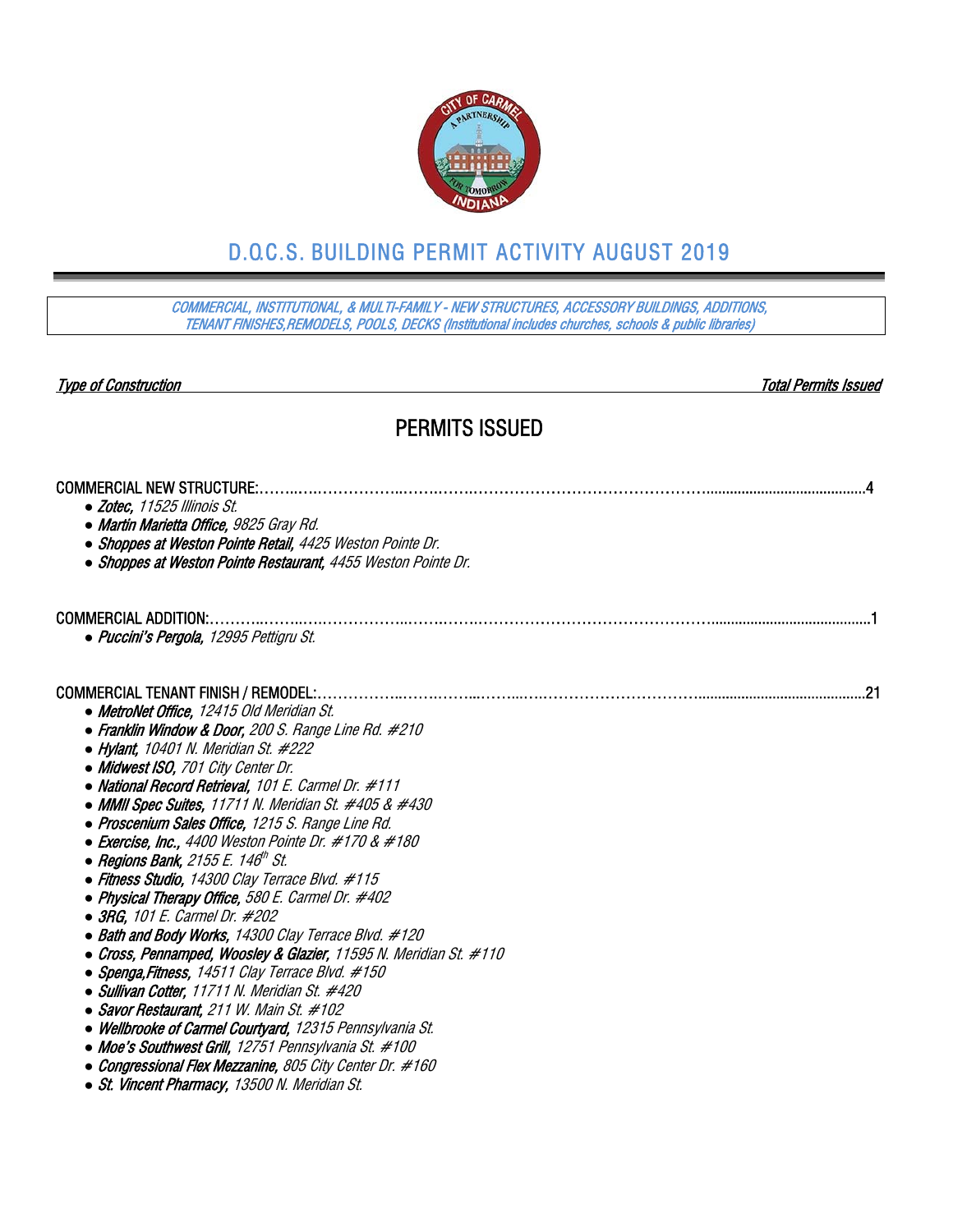## COMMERCIAL CERTIFICATES OF OCCUPANCY ISSUED

| COMMERCIAL ADDITION:<br>• Village Center Suites, 1905 S. New Market St.                                                                                                                                                                                                                                                                                                                                                                                                                                                                                                                                                                                                                                                      |  |
|------------------------------------------------------------------------------------------------------------------------------------------------------------------------------------------------------------------------------------------------------------------------------------------------------------------------------------------------------------------------------------------------------------------------------------------------------------------------------------------------------------------------------------------------------------------------------------------------------------------------------------------------------------------------------------------------------------------------------|--|
| COMMERCIAL TENANT FINISH / REMODEL:.<br>• Senex, 3077 E. $98^{\text{th}}$ St. #250<br>• Village Pantry Restroom, 10655 N. Michigan Rd.<br>• Spec Suite, 10401 N. Meridian St. $#110$<br>• HTA Management, 201 Pennsylvania Pkwy. #201<br>• LM Henderson, $450 E. 96^{\text{th}}$ St. #220<br>$\bullet$ Semler Financial, 645 W. Carmel Dr. #110<br>• ONI, 600 E. 96 <sup>th</sup> St. #400<br>• EN Engineering, 11555 N. Meridian St. $\#220$<br>$\bullet$ Edward Jones, 14570 River Rd. #160<br>• Legacy Chiropractic, 7241 E. 146 <sup>th</sup> St. #110<br>• Clinical Architecture, 11611 N. Meridian St. #450<br>• Nail Salon, 7245 E. 146 <sup>th</sup> St. #140<br>• Eat the Frog Fitness, 12751 Pennsylvania St. #120 |  |

## D.O.C.S. BUILDING & SIGN ACTIVITY AUGUST 2019

|                                        | <b>AUGUST 2019</b> | <b>AUGUST 2018</b> |
|----------------------------------------|--------------------|--------------------|
| TOTAL BUILDING PERMITS ISSUED:         | 156                | 173                |
| <b>TOTAL FENCE PERMITS ISSUED:</b>     | 36                 | 28                 |
| <b>TOTAL SIGN PERMITS:</b>             | 15                 | 23                 |
| <b>TOTAL PUBLIC EVENT BANNERS:</b>     | 9                  | 00                 |
| <b>BUILDING INSPECTIONS PERFORMED:</b> | 705                | 741                |
| <b>BUILDING PLAN REVIEWS:</b>          | 98                 | 123                |
| PUBLIC REQUEST FOR INFORMATION (RFI):  | 28                 | 39                 |

## D.O.C.S. NEWS AND NOTES AUGUST 2019

- *●* Adam Schriner attended the International Code Council Plan Review Institute August 5-9 in Myrtle Beach, SC.
- *●* Todd Gillian attended the International Society of Arboriculture Annual Convention August 12-14 in Knoxville, TN.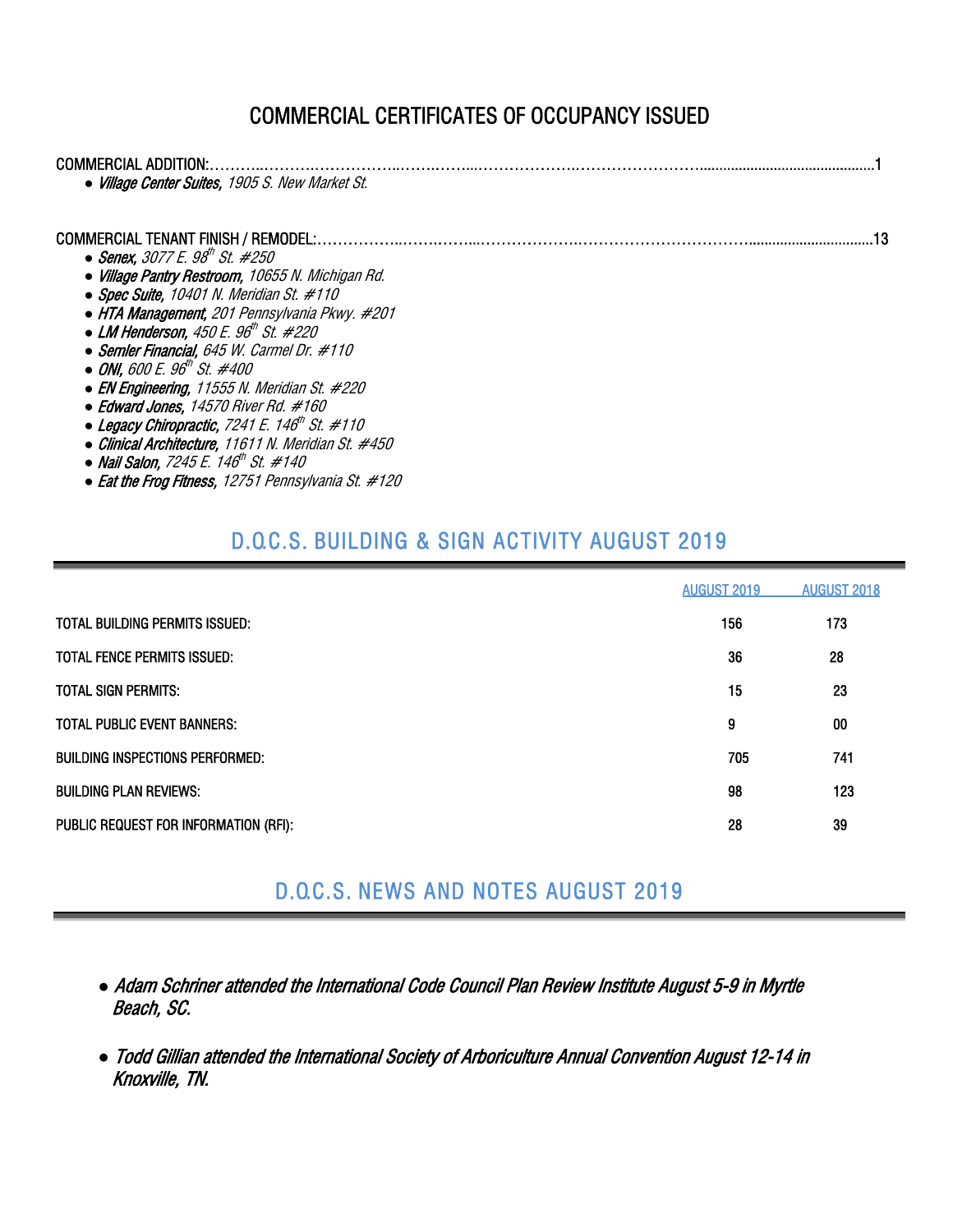# D.O.C.S. CODE ENFORCEMENT ACTIVITY AUGUST 2019

### CODE ENFORCEMENT TASK REPORT SUMMARY FOR AUGUST 2019

| <b>COMPLAINTS RECEIVED</b><br>EMAIL<br>"MY CARMEL" APP<br><b>PHONE</b><br>REFERRAL<br><b>STAFF</b><br><b>WALK-IN</b> | TOTAL:<br>0<br>24<br>9<br>0<br>っ<br>0 | NEW CASES<br>ABATEMENT<br><b>CLOSED CASES</b> | INSPECTION STATISTICS<br>INITIAL INSPECTIONS<br>INITIAL VIOLATION NOTICE<br><b>RE-INSPECTIONS</b> |        |    |  |  |  |  |
|----------------------------------------------------------------------------------------------------------------------|---------------------------------------|-----------------------------------------------|---------------------------------------------------------------------------------------------------|--------|----|--|--|--|--|
| <b>INSPECTIONS BY AREA</b>                                                                                           | <b>WEST</b>                           | <b>CENTRAL</b>                                | <b>EAST</b>                                                                                       | TOTAL: | 85 |  |  |  |  |
| NEW CASES                                                                                                            | 15                                    | 25                                            | 15                                                                                                | 55     |    |  |  |  |  |
| INITIAL INSPECTIONS                                                                                                  | 12                                    | 15                                            | 13                                                                                                | 40     |    |  |  |  |  |
| RE-INSPECTIONS                                                                                                       | 18                                    | 84                                            | 55                                                                                                | 157    |    |  |  |  |  |
| CLOSED CASES                                                                                                         | 12                                    | 54                                            | 19                                                                                                | 85     |    |  |  |  |  |

CODE ENFORCEMENT MONTHLY REPORT FOR AUGUST 2019

| <b>TYPE OF COMPLAINT/VIOLATION</b> | <b>NEW CASES</b> | <b>TYPE OF COMPLAINT/VIOLATION</b> | <b>NEW CASES</b> |
|------------------------------------|------------------|------------------------------------|------------------|
| BUILDING CODE VIOLATIONS           |                  | PROPERTY MAINTENANCE               | 15               |
| <b>COMMERCIAL VEHICLE</b>          | 3                | RECREATIONAL VEHICLE               | 0                |
| <b>DUMPSTER</b>                    |                  | RIGHT-OF-WAY OBSTRUCTION           |                  |
| <b>FARM ANIMALS</b>                | 0                | <b>SIDEWALK</b>                    |                  |
| <b>FENCE VIOLATION</b>             |                  | <b>SIGNS</b>                       | 116              |
| <b>GRASS OR WEEDS</b>              | 19               | TRASH/DEBRIS                       | 10               |
| <b>HOME OCCUPATION</b>             |                  | UNSAFE BUILDING                    | 2                |
| NOISE REGULATIONS                  |                  | <b>JUNK VEHICLE</b>                |                  |
| OPEN AND ABANDONED                 | 0                | ZONING USE VIOLATIONS              |                  |
| OUTDOOR STORAGE                    | 4                | SNOW AND ICF REMOVAL               |                  |
| PARKING IN LAWN/GREENBELT          |                  | OTHER                              |                  |
|                                    |                  | TOTAL                              | 192              |

FORECLOSURE MONITORING SUMMARY FOR AUGUST 2019

| <b>TOTAL:</b> |
|---------------|
|               |
| 3             |
| O             |
| 2             |
| 26            |
| 3             |
|               |

| <b>FORECLOSURE STATISTICS</b> | West | CENTRAL | <b>EAST</b> | <b>TOTAL:</b> |
|-------------------------------|------|---------|-------------|---------------|
| NEW CASES                     |      |         |             |               |
| INITIAL INSPECTIONS           |      |         |             |               |
| RE-INSPECTIONS                |      |         | 12          | 26            |
| CLOSED CASES                  |      |         |             |               |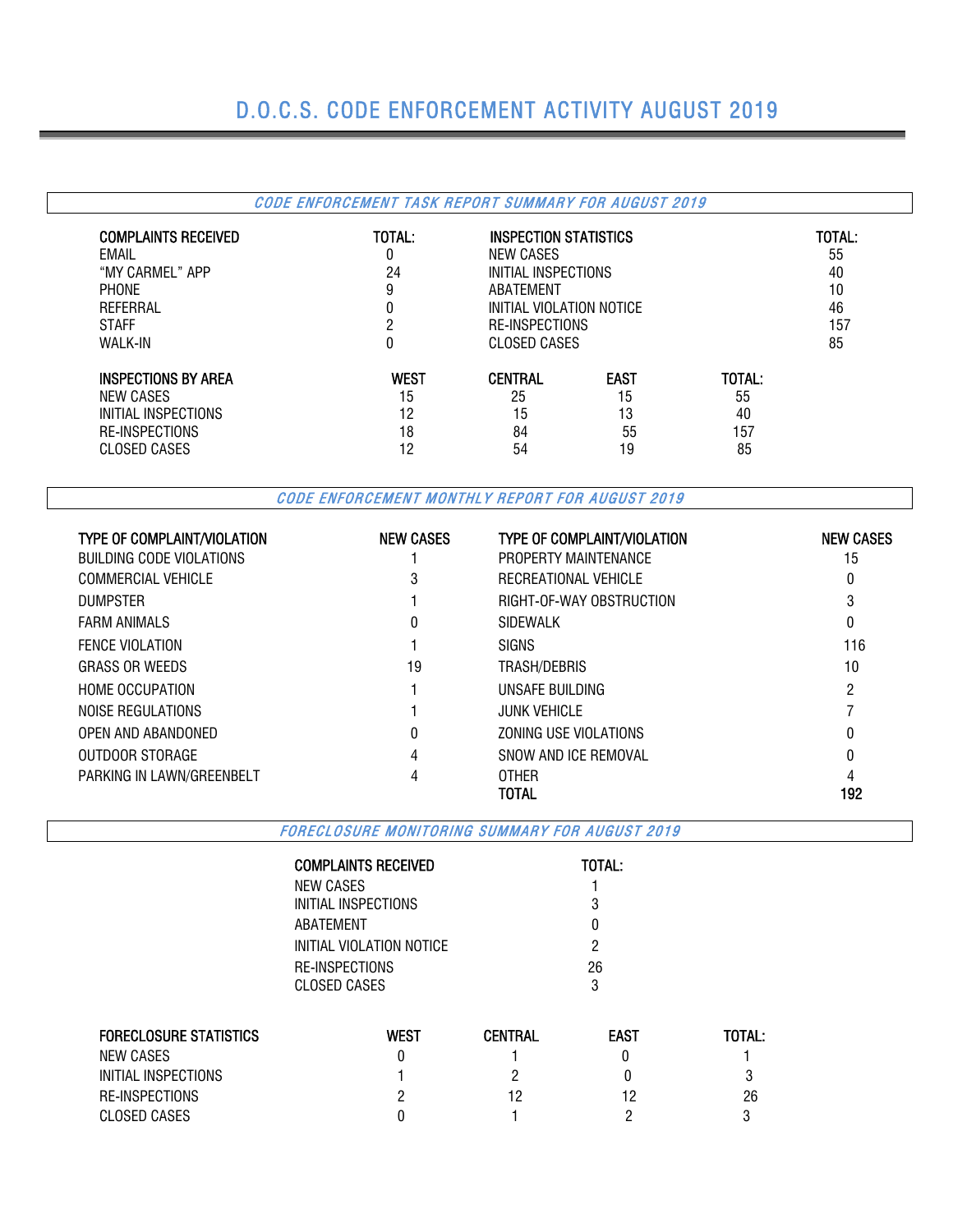## DEPARTMENT OF COMMUNITY SERVICES INCOME REPORT AUGUST 1-31, 2019



| <b>TRANSACTION TYPE:</b>                                                     | <b>TRANSACTIONS:</b> | AMOUNT:                        |
|------------------------------------------------------------------------------|----------------------|--------------------------------|
| BUILDING PERMITS: [Includes the fee for full Certificate of Occupancy (C/O)] | 121                  | \$<br>140,931.17               |
| <b>DEMOLITION PERMITS:</b>                                                   | 1                    | \$<br>180.00                   |
| <b>LATE FEES:</b>                                                            | 1                    | \$<br>732.00                   |
| RE-INSPECTION, ADDITIONAL INSPECTION, AND/OR TEMPORARY C/O:                  | 50                   | \$<br>6,339.00                 |
| PLAN AMENDMENT: (Commercial / Institutional)                                 | 0                    | \$                             |
| PLAN AMENDMENT: (Residential)                                                | 3                    | \$<br>463.91                   |
| <b>SPECIAL EVENT PERMITS:</b>                                                | 3                    | \$<br>540.00                   |
| TEMPORARY USE PERMITS/EXTENSIONS:                                            | 1                    | \$<br>362.00                   |
| <b>APPEALS:</b>                                                              | 0                    | \$                             |
| <b>DUPLICATE PLACARDS:</b>                                                   | $\boldsymbol{0}$     | \$                             |
| <b>FENCE PERMITS:</b>                                                        | 27                   | \$<br>1,508.00                 |
| FENCE LIABILITY WAIVER: (Paid to Hamilton County)                            | 24                   | \$<br>700.00                   |
| <b>ABATEMENT:</b>                                                            | 0                    | \$                             |
| ADLS:                                                                        | $\overline{2}$       | \$<br>2,198.00                 |
| <b>ADLS AMENDMENT:</b>                                                       | $\pmb{0}$            | \$                             |
| <b>COMMITMENT AMENDMENT:</b>                                                 | 0                    | \$                             |
| <b>DEVELOPMENT PLAN:</b>                                                     | $\overline{2}$       | \$<br>4,026.80                 |
| DEVELOPMENT PLAN AMENDMENT:                                                  | 0                    | \$                             |
| <b>HPR REVIEW:</b>                                                           | 0                    | \$                             |
| <b>ORDINANCE AMENDMENT:</b>                                                  | 0                    | \$                             |
| <b>PLAT VACATE:</b>                                                          | 0                    | \$<br>-                        |
| <b>PRIMARY PLAT:</b>                                                         | 0                    | \$                             |
| PRIMARY PLAT AMENDMENT:                                                      | 0                    | \$                             |
| <b>PUD ORDINANCES:</b>                                                       | 0                    | \$                             |
| <b>REZONE:</b>                                                               | $\pmb{0}$            | \$                             |
| <b>ADDITIONAL WAIVER:</b>                                                    | 0                    | \$                             |
| <b>SDR SITE PLAN REVIEW:</b>                                                 | 0                    | \$<br>$\overline{\phantom{a}}$ |
| <b>SECONDARY PLAT/REPLAT:</b>                                                | $\mathbf 0$          | \$                             |
| <b>SUBDIVISION WAIVER:</b>                                                   | 0                    | \$                             |
| <b>MISC. ZONING WAIVER:</b>                                                  | 0                    | \$                             |
| <b>TAC ONLY:</b>                                                             | $\pmb{0}$            | \$                             |
| DEVELOPMENT STANDARDS VARIANCE:                                              | 5                    | \$<br>3,715.00                 |
| <b>HEARING OFFICER REVIEW:</b>                                               | 3                    | \$<br>1,090.00                 |
| <b>SPECIAL EXCEPTION VARIANCE:</b>                                           | 0                    | \$                             |
| SPECIAL USES: (Includes Special Use Amendments)                              | $\bf{0}$             | \$                             |
| <b>USE VARIANCE:</b>                                                         | 0                    | \$                             |
| <b>SIGN PERMITS:</b>                                                         | 9                    | \$<br>3,890.13                 |
| <b>ZONING DETAILS/LETTER:</b>                                                | 1                    | \$<br>105.00                   |
| PARK & RECREATION IMPACT FEE (PRIF):                                         | 25                   | \$<br>74,030.00                |
| <b>TOTALS:</b>                                                               |                      |                                |
| <b>GENERAL FUND #101:</b>                                                    |                      | \$<br>166,781.01               |
| PRIF ACCOUNT # 106:                                                          |                      | \$<br>74,030.00                |
| <b>UTILITY FEES:</b> (Sewer/Water permits)                                   |                      | \$<br>103,815.00               |
| <b>TOTAL DEPOSIT:</b>                                                        |                      | \$<br>344,626.01               |
| Last Month's General Fund Deposit:                                           |                      | \$<br>167,212.17               |
| Last Month's Total Deposit:                                                  |                      | \$<br>367,080.17               |

NOTE: Receipts were deposited for 22 business days this month.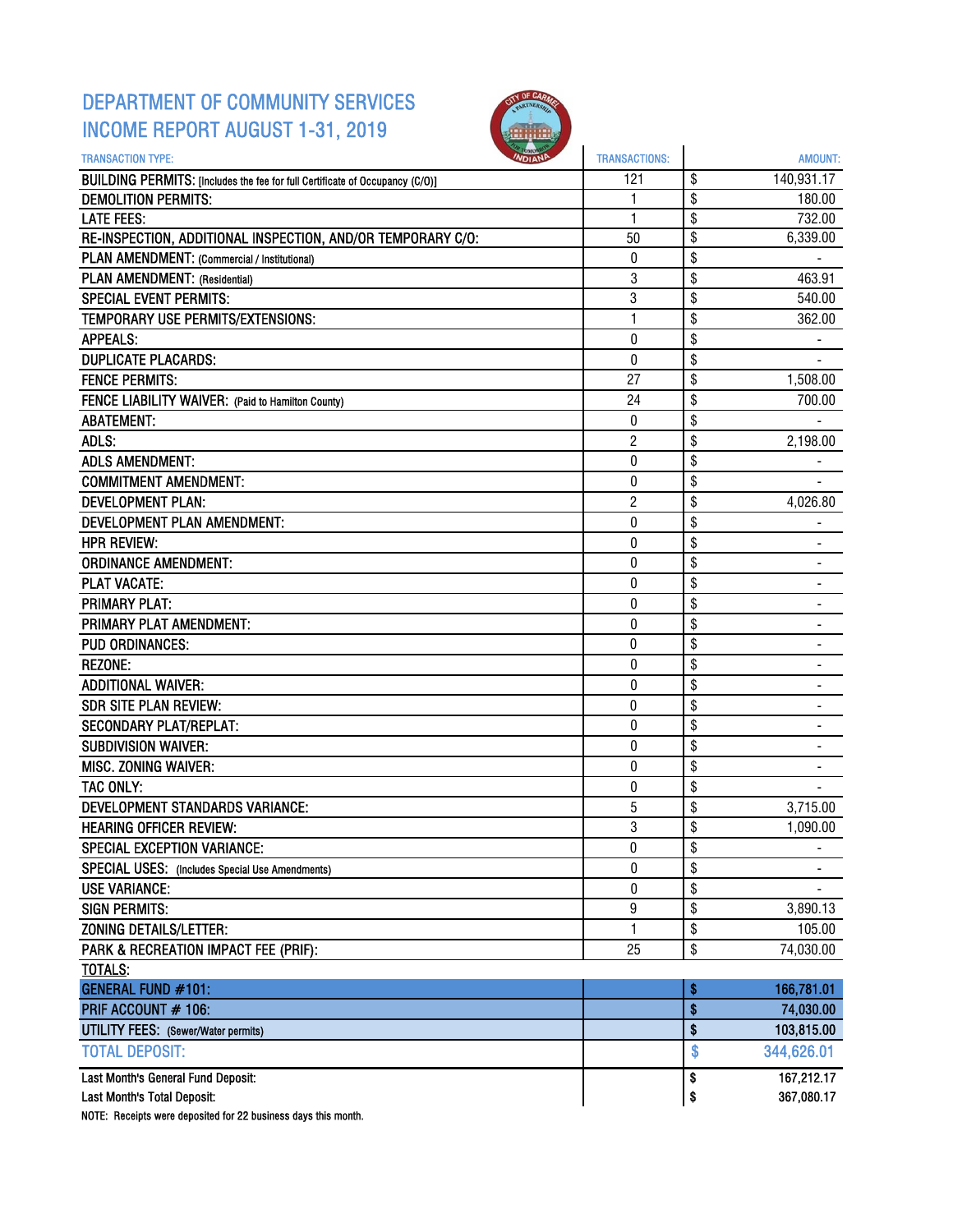| Issue<br>Date | Permit<br><b>NO</b>    |    | Subdiv Name                    | <b>Property Address</b>         | Permit Type Description               | Estimated<br>Cost of<br>Constructio | Sq Ft      | <b>Contractor Name</b>                       | <b>Contractor Address</b>                | Cont.City<br>Cont.<br>State | Cont<br>Zip | Cont.Phone     | Propety Owner (as listed<br>per applicant)                   | Owner Adrs                      | Owner City                     | Owner<br>State | Owner<br>Zip |
|---------------|------------------------|----|--------------------------------|---------------------------------|---------------------------------------|-------------------------------------|------------|----------------------------------------------|------------------------------------------|-----------------------------|-------------|----------------|--------------------------------------------------------------|---------------------------------|--------------------------------|----------------|--------------|
| 08/01/19 O    | 9050110                |    |                                | 12751 PENNSYLVANIA ST #100      | COMMERCIAL TENANT FINISH              | \$200,000                           | 2,800      | RICHARDS, DENNIS                             | 2742 BALBO PL                            | <b>FISHERS</b>              | 46037       | 317) 605-2544  | ARMEL RETAIL MANAGEMENT, LLC                                 | 30200 TELEGRAPH RD #205         | <b>BINGHAM</b><br><b>FARMS</b> |                | 48025        |
|               | 9070011                |    | 07 VILLAGE OF WESTCLAY         | 13363 ARERCORN ST               | RESIDENTIAL ADDITION-ROOM(S           | \$55,000                            | 60         | *CASE DESIGN/REMODELING                      | 99 E CARMEL DR STE 100                   | CARMEL                      | 46032       | (317) 846-2600 | CHREGARDUS, JAMES D AND LAUREN A                             | 3363 ABERCORN ST                | CARMEL                         |                | 16032        |
|               | 9070104                |    | SUNRISE ON THE MONON           | 1490 DAYLIGHT DR                | RESIDENTIAL ACCESSORY STRUCTURE       | \$20,000                            | 360        | MILLER, JOSEPH & KRISTEN                     | 490 DAYLIGHT DR                          | <b>NDIANAPOLIS</b>          | 46280       | 317) 600-8651  | ILLER, JOSEPH & KRISTEN                                      | 1490 DAYLIGHT DR                | <b>INDIANAPOLIS</b>            |                | 16280        |
|               | 9070177                |    | CARMEL SCIENCE AND TECHNOLOGY  | 12415 OLD MERIDIAN ST           | COMMERCIAL REMODEL                    | \$164,000                           | 5.904      | ALT CONSTRUCTION LLC                         | 0650 BENNETT PKWY STE 200                | <b>ZIONSVILLE</b>           | 46077       | 317) 506-2962  | 2400 OLD MERIDIAN, LLC                                       | 12415 OLD MERIDAN ST            | CARMEL                         |                | 16032        |
|               | 9080001                |    | ARNEY GLEN                     | 3800 ABNEY POINT DR             | FENCE PERMIT/INSPECTION               | \$0                                 | $\sqrt{2}$ | <b>AMERIFENCE</b>                            | 340 HULL STREET                          | <b>INDIANAPOLIS</b>         | 46226       |                | ESTERMARK, GEORGE & CAITLIN                                  | 3800 ABNEY POINT DE             | <b>ZIONSVILLE</b>              |                | 46077        |
|               | 9080002                |    | PLUM CREEK FARMS               | 5937 SANDALWOOD DF              | <b>ENCE PERMIT/INSPECTION</b>         | \$0                                 |            | AMERIFENCE                                   | 340 HULL STREET                          | NDIANAPOLIS                 | 46226       |                | VILLEAGER, STEVEN & MARY                                     | 937 SANDALWOOD DF               | CARMEL                         |                | 46033        |
|               | 19080003               | 47 | <b>ASHMOOR</b>                 | 3442 YANCEY PL                  | FENCE PERMIT/INSPECTION               | \$0                                 |            | BULLSEYE FENCE DESIGN INC.                   | PO BOX 941                               | NOBLESVILLE                 | 46061-0941  | (317) 774-0197 | <b>INDLEY, GRANT &amp; MARY</b>                              | 3442 YANCEY PLACE               | CARMEI                         |                | 46074        |
|               | 9080004                |    | SHADOW WOOD                    | 14488 CARLOW RUN                | FENCE PERMIT/INSPECTION               | \$0                                 |            | GLIDDEN FENCE CO, INC                        | O BOX 481                                | WESTFIELD                   | 46074       | 317) 867-5140  | FEIFFER, MITCHELL & REBECCA                                  | 4488 CARLOW RUN                 | CARMEL                         |                | 46074        |
|               | 9080009                |    | 206 EDEN PARK                  | 3265 EDEN PARK DR               | FENCE PERMIT/INSPECTION               | \$0                                 | $\sqrt{2}$ | SELF OWNED BUSINESS                          | <b><i>NORK DONE IN CLIENTS HOMES</i></b> | CARMEL                      |             |                | RAINS, DOUG                                                  | 3265 EDEN PARK DR               | CARMEL                         |                | 46033        |
|               | 9080010                |    | <b>LOST OAKS AT HAVERSTICK</b> | 5856 LOST OAKS DR               | FENCE PERMIT/INSPECTION               | \$0                                 | $\Omega$   | AMERIFENCE                                   | 340 HULL STREET                          | <b>INDIANAPOLIS</b>         | 46226       |                | BASU, JOEY & KRISTEN                                         | 5856 LOST OAKS DR               | CARMEL                         |                | 46033        |
| 08/02/19      | 9070036                |    |                                | 1189 MAIN STREET                | RESIDENTIAL ADDITION-ROOM(S)          | \$70,000                            | 500        | DESIGN FURNISH INSTALL, INC.                 | 335 BROOKSTONE LANE                      | <b>GREENWOOD</b>            | 46142       | 317) 525-1272  | EUTIEN, DON                                                  | <b>189 MAIN STREET</b>          | CARME                          |                | 6033         |
|               | 9070095                |    | SHADOW WOOD                    | 14464 CARLOW RUN                | RESIDENTIAL SINGLE FAMILY DWELLING    | \$357,000                           | 5,233      | *PULTE HOMES OF INDIANA                      | 1590 N MERIDIAN ST #530                  | CARMEL                      | 46032       | 317) 575-2350  | <b>ULTE HOMES</b>                                            | 11590 MERIDIAN ST N #530        | CARMEL                         |                | 16032        |
|               | 9070097                |    | 77 NFWARK                      | 811 PAWNEE RD                   | RESIDENTIAL SINGLE FAMILY DWELLING    | \$361,000                           | 6.084      | <b>BAN, JAMES &amp; KERRI</b>                | 4296 DUFTON CT                           | CARMEL                      | 46033       | 317) 295-7176  | AN. JAMES & KERRI                                            | 4296 DUFTON CT                  | CARMEL                         |                | 16033        |
|               | 9070099                |    | <b>ALBANY PLACE</b>            | 3566 ORMOND AVE                 | RESIDENTIAL SINGLE FAMILY DWELLING    | \$370,000                           | 6.724      | <b>BAN, JAMES &amp; KERRI</b>                | 4296 DUFTON CT                           | CARMEL                      | 46033       | (317) 295-7176 | AN. JAMES & KERRI                                            | 14296 DUFTON CT                 | CARMEL                         |                | 46033        |
|               | 9070123                |    | <b>OVERBROOK FARMS</b>         | 14460 PEMBERTON IN              | RESIDENTIAL SWIMMING POOL             | \$65,970                            | 1.776      | *BLUE HAVEN POOLS OF INDIANA                 | PO BOX 562                               | <b>I FRANON</b>             | 46052       | (317) 714-4831 | ASSO, RAFAEL & ANNY                                          | 14460 PEMBERTON LANE            | CARMEL                         |                | 16032        |
|               | 9070170                |    | WOODSIDE AT WEST CLAY          | 13682 WOODSIDE HOLLOW DRIVE     | RESIDENTIAL SINGLE FAMILY DWELLING    | \$450,000                           | 5.098      | *DAVID WEEKLEY HOMES                         | 310 NORTH MERIDIAN STREET, STE 100       | <b>INDIANAPOLIS</b>         | 46260       | 317) 669-8604  | <b>DAVID WEEKLEY HOMES</b>                                   | 3310 NORTH MERIDIAN STREET, STE | 1 INDIANAPOLIS                 |                | 16260        |
|               | 20008005               |    | 244 EDEN ESTATES               | 3663 BRUMLEY WAY                | <b>I ECTRICAL PERMIT/INSPECTION</b>   | \$0                                 |            | GENESIS ELECTRICAL SERVICE                   | 1222 CUMBERLAND ROAD                     | NOBLESVILLE                 | 46062       |                | LAND, ELEZABETH                                              | <b>3663 BRUMLEY WAY</b>         | CARME                          |                | 16033        |
|               | 9080011                |    | 05 VILLAGE OF WESTCLAY         | 1829 BEAUFAIN ST                | <b>ENCE PERMIT/INSPECTION</b>         | \$0                                 |            | <b>DASIS OUTDOOR LIVING</b>                  | O BOX 314                                | <b>FORTVILLE</b>            | 46040       | 317) 485-6514  | EJADA, JUAN & VICKEY                                         | 2694 TRAM LANE                  | CARMEL                         |                | 6032         |
|               | 9080015                |    | 234 FOSTER GROVE               | 4625 BRIARWOOD TRCE             | FENCE PERMIT/INSPECTION               | \$0                                 | $\sqrt{2}$ | LOWES OF CARMEL                              | 4598 LOWES WAY                           | CARMEL                      | 46033       |                | INNETT, RANDALL & KRISTIE                                    | 4625 BRIARWOOD TRACE            | CARMEL                         |                | 46033        |
| 08/05/19      | 19070060               |    |                                | 200 S RANGE LINE RD #210        | COMMERCIAL TENANT FINISH              | \$60,000                            | 324        | SIGNATURE CONSTRUCTION, LLC                  | 385 CITY CENTER DR #100                  | CARMEL                      | 46032       | (317) 817-0360 | <b>NDIANA DESIGN CENTER LLC</b>                              | 770 THIRD AVE SW                | CARMEL                         |                | 46032        |
|               | 9070155                |    |                                | 12668 ROSEBERRY ST              | RESIDENTIAL SINGLE FAMILY DWELLING    | \$820,000                           | 9.300      | *PULTE HOMES OF INDIANA                      | 1590 N MERIDIAN ST #530                  | CARMEL                      | 46032       | 317) 575-2350  | PULTE HOMES OF INDIANA                                       | 11590 N MERIDIAN ST #530        | CARMEL                         |                | 46032        |
|               | 9070157                |    | 13 SHADOW WOOD                 | 14470 CARLOW RUN                | RESIDENTIAL SINGLE FAMILY DWELLING    | \$365,000                           | 3.525      | *PULTE HOMES OF INDIANA                      | 1590 N MERIDIAN ST #530                  | CARMEL                      | 46032       | (317) 575-2350 | ULTE HOMES                                                   | 11590 MERIDIAN ST N #530        | CARMEL                         |                | 16032        |
|               | 9070163                |    |                                | 10401 N MERIDIAN ST #222        | COMMERCIAL TENANT FINISH              | \$100,000                           | 2,561      | MEYER AND NAJEM INC                          | 1787 LANTERN RD                          | <b>FISHERS</b>              | 46038       | 317) 557-4686  | <b>8. J WILKOW</b>                                           | 20 S CLARK ST #3000             | CHICAGO                        |                | 60603        |
|               | 9070189                |    | BONBAR AT MONON LAKE           | 10115 SOLACE LN                 | RESIDENTIAL REMODEL                   | \$15,000                            | 1.000      | *STRICKLER, TYLER                            | 0115 SOLACE LANE                         | NDIANAPOLIS                 | 46280       | (812) 361-4047 | <b>TRICKLER, TYLER</b>                                       | 10115 SOLACE LANE               | <b>INDIANAPOLIS</b>            |                | 16280        |
|               | 9080027                |    | YORKTOWN WOODS                 | 2662 HIGHMOUNT CT               | FENCE PERMIT/INSPECTION               | \$0                                 |            | AMERIFENCE                                   | 340 HULL STREET                          | NDIANAPOLIS                 | 46226       |                | <b>ICKAY, LAURA</b>                                          | 2662 HIGHMOUNT CT               | CARMEL                         |                | 46033        |
| 08/06/19      | 19060122               |    | <b>282 SADDLE CREEK</b>        | 2121 MUSTANG CHSE DE            | RESIDENTIAL PORCH ADDITION            | \$36,927                            | 100        | *PATIO FNCLOSURES                            | 10080 E 121ST ST #139                    | <b>FISHERS</b>              | 46037       | (317) 579-2255 | HOSALE, PRAKASH B & RACHNA MALHOT                            | 2121 MUSTANG CHASE DR           | CARMEL                         |                | 46074        |
|               | 9070142                |    |                                | 1680 W MAIN STREET              | RESIDENTIAL SWIMMING POOL             | \$205,000                           | 3.910      | *MIKE MCGHEE & ASSOC. INC.                   | P.O. BOX 425                             | CAMBY                       | 46113       | 317) 834-1785  | FRRY. JOHN & JORDNNA                                         | 680 W MAIN ST                   | <b>CARMEL</b>                  |                | 16032        |
|               | 9070158                |    | 16 MOHAWK CROSSING             | 4945 LIMBERLOST TRCE            | RESIDENTIAL SWIMMING POOL             | \$60,000                            | 978        | PERMA POOLS                                  | 245 ELMWOOD AVE                          | NDIANAPOLIS                 | 46203       | 317) 782-9956  | <b>AYBERRY, SEAN &amp; KATHY</b>                             | 945 LIMBERLOST TRACE            | CARMEI                         |                | 16033        |
|               | 9070165                |    | NFWARK                         | 131 UTE DR                      | RESIDENTIAL SINGLE FAMILY DWELLING    | \$782,180                           | 5,960      | *WEDGEWOOD BUILDING COMPANI 32 1ST ST NE     |                                          | CARMEL                      | 46032       | 317) 669-6315  | <b><i>NEDGEWOOD BUILDING COMPANY</i></b>                     | 32 1ST ST NE                    | CARMEL                         |                | 46032        |
|               | 9070166                |    | SPRINGMILL PONDS               | 1555 SPRINGMILL PONDS CIR       | RESIDENTIAL REMODEL                   | \$63,379                            | 380        | *ACO                                         | 000 3RD AVE STE 120                      | NDIANAPOLIS                 | 46032       | 574) 904-1363  | OTTLE, STEVEN AND STEPHANIE                                  | 555 SPRINGMILL PONDS CIRCLE     | CARMEL                         |                | 16032        |
|               | 9070182                |    | 20 OVERLOOK AT THE LEGACY      | 7221 DELMONT DR                 | RESIDENTIAL SINGLE FAMILY DWELLING    | \$280,000                           | 5.045      | <b>BAN, JAMES &amp; KERRI</b>                | 4296 DUFTON CT                           | CARMEL                      | 46033       | (317) 295-7176 | AN, JAMES & KERRI                                            | 14296 DUFTON CT                 | CARMEL                         |                | 46033        |
|               | 9070183                |    | OVERLOOK AT THE LEGACY         | 7223 DELMONT DR                 | RESIDENTIAL SINGLE FAMILY DWELLING    | \$250,000                           | 5.014      | <b>BAN. JAMES &amp; KERR</b>                 | 4296 DUFTON CT                           | CARMEL                      | 46033       | (317) 295-7176 | AN, JAMES & KERRI                                            | 14296 DUFTON CT                 | CARMEL                         |                | 16033        |
| 08/07/19      | <b><i>FPOORDP1</i></b> |    | <b>B &amp; B PARK</b>          | 12650 CLAY CENTER RD            | RESIDENTIAL DETACHED GARAGE OR CARPO  | \$45,000                            | 295        | *VIEWEGH AND ASSOCIATES LLC                  | 5351 E RINKER RD                         | <b>MOORESVILLE</b>          | 46158       | 317) 538-5764  | <b>HRISTIAN BROWNING</b>                                     | 2801 WEST RD                    | ZIONSVILLE                     |                | 46077        |
|               | 9070075                |    | <b>WOODFIELD</b>               | 14139 WILLIAMSBURG DR           | <b>DEMOLITION</b>                     | \$0                                 |            | *CASEY-BERTRAM CONSTRUCTION                  | 5780 E 25TH ST                           | <b>INDIANAPOLIS</b>         | 46218       | 317) 546-3366  | ANTAM. FD                                                    | 14139 WILLIAMSBURG DR           | CARMEL                         |                | 46033        |
|               | 9070143                |    | <b>WOODFIELD</b>               | 5374 CAYMEN DR                  | RESIDENTIAL SWIMMING POOL             | \$70,000                            | 920        | PREMIER EXCAVATION AND CON                   | 0018 N CO R 675 E                        | ROACHDALE                   | 46172       | 765) 719-0384  | T. MARK                                                      | 5374 CAYMAN DR                  | CARMEL                         |                | 6033         |
|               | 9070154                |    | 06 RIDGE AT THE LEGACY, THE    | 14338 NEW GARDEN LN             | RESIDENTIAL SINGLE FAMILY DWELLING    | \$200,000                           | 6.108      | LENNAR HOMES OF INDIANA, INC.                | 9025 N RIVER RD                          | <b>INDIANAPOLIS</b>         | 46240       | (317) 659-3256 | ENNAR HOMES OF INDIANA, INC.                                 | 9025 N RIVER RD                 | <b>INDIANAPOLIS</b>            |                | 46240        |
|               | 9080012                |    | CARMEL SCIENCE AND TECHNOLOGY  | 701 CITY CENTER DR              | COMMERCIAL REMODEL                    | \$1,022,000                         | 6,772      | <b>TECHSITE</b>                              | 188 BUSINESS WAY                         | PLAIN CITY                  | 43064       | 614) 873-7800  | <b>IIDWEST INDEPENDENT TRANSMISSION</b>                      | P.O. BOX 4202                   | CARMEL                         |                | 46082-420    |
|               | 2200809                |    | 83 COOL CREEK NORTH            | 105 SYCAMORE RD                 | ELECTRICAL PERMIT/INSPECTION          | \$0                                 |            | ASHPAUGH ELECTRIC. INC                       | 7903 SUN PARK DR STE 5                   | WESTFIELD                   | 46074       | 317) 896-2605  | MITH, CATHLEEN                                               | 105 SYCAMORE DR                 | CARME                          |                | 46033        |
|               | 9080042                |    | HERITAGE AT SPRING MILL        | 459 HERITAGE TERRACE LANE       | FENCE PERMIT/INSPECTION               | \$0                                 |            | GLIDDEN FENCE CO. INC                        | PO ROX 481                               | WESTFIELD                   | 46074       | (317) 867-5140 | MITH, COURTNEY & BRADEN                                      | 459 HERITAGE TERRACE LANE       | CARMEL                         |                | 16032        |
| 08/08/19      | 9060181                |    |                                | 11525 ILLINOIS ST               | COMMERCIAL NEW STRUCTURE              | \$52,000,000                        | 154,231    | FA WILHELM                                   | 914 PROSPECT ST                          | <b>INDIANAPOLIS</b>         | 46203       | 317) 359-5411  | P INVESTMENTS LLC                                            | 1460 N MERIDIAN STREET          | CARMEL                         |                | 46032        |
|               | 9070040                |    |                                | 101 E CARMEL DR #111            | COMMERCIAL TENANT FINISH              | \$200,000                           | 4995       | PETERSON CONSTRUCTION                        | 132 ZIONSVILLE RD                        | NDIANAPOLIS                 | 46268       | 317) 710-6977  | PA HOLDINGS, LLC                                             | 101 E CARMEL DR                 | CARMEL                         |                | 16032        |
|               | 9070150                |    | 121 WESTMONT                   | 1623 NORDLAND DR                | RESIDENTIAL REMODEL                   | \$43,000                            | 1.600      | <b>PREFERRED CUSTOM REMODEL</b>              | 6691 MEADOW WOOD DE                      | <b>NOBLESVILLE</b>          | 46062       | 317) 362-5533  | AZDAN, MOHAN                                                 | 623 NORDLAND DE                 | CARMEL                         |                | 6032         |
|               | 19070171               |    | 64 LAUREL LAKES                | 12084 BENNINGTON TRCE           | RESIDENTIAL PORCH ADDITION            | \$10,000                            | 255        | *FAIT. LYLE & KELLI                          | 2084 BENNINGTON TRACK                    | CARMEL                      | 46032       | (317) 431-8177 | FAIT I YI F & KFI I                                          | 12084 BENNINGTON TRACE          | CARMEL                         |                | 16032        |
|               | 9070190                |    |                                | 11711 N MERIDIAN ST #405 & #430 | COMMERCIAL TENANT FINISH              | \$405,600                           | 6.515      | CAPITOL CONSTRUCTION                         | 1051 VILLAGE SQUARE LANE                 | <b>FISHERS</b>              | 46038       |                | ELLER CARMEL LLC                                             | 11711 MERIDIAN ST N #120        | CARMEL                         |                | 16032        |
|               | 9080047                |    | 72&7 NORTHRIDGE                | 10144 N BROADWAY AVE            | ELECTRICAL PERMIT/INSPECTION          | \$0                                 |            | <b>ELLISON ELECTRIC INC</b>                  | 918 DECLARATION DR                       | GREENFIELD                  | 46140       | 317) 462-6787  | RAR AMAN                                                     | 0144 BROADWAY AVE               | <b>INDIANAPOLIS</b>            |                | 16280        |
| 08/09/19      | 19060149               |    |                                | 1215 S RANGE LINE RD            | COMMERCIAL REMODEL                    | \$30,000                            | 1.500      | ALLIED DIVERSIFIED CONSTRUCT                 | 881 3RD AVE SW                           | CARMEL                      | 46032       | 317) 846-3100  | NDERSON BIRKLA INVESTMENT PARTNERS 881 3RD AVE SW. SUITE 100 |                                 | CARMEL                         |                | 16032        |
|               | 9060182                |    | 13P JORDAN WOODS               | 11102 TIMBER LN                 | RESIDENTIAL DETACHED GARAGE OR CARPOR | \$36,000                            | 676        | GLICK, JERALD                                | 7108 RUSHMORE DR                         | VESTFIELD                   | 46074       | 317) 796-5307  | LICK, JERALD                                                 | 7108 RUSHMORE DR                | WESTFIELD                      |                | 46074        |
|               | 9070113                |    | 48 WOODLAND SPRINGS            | 28 HORSESHOE LN                 | RESIDENTIAL REMODEL                   | \$31,500                            | 352        | BELFOR USA GROUP, INC.                       | <b>205 MORENCI TRAIL</b>                 | NDIANAPOLIS                 | 46268       | 317) 297-3443  | OZIC. DONALD                                                 | 8 HORSESHOE LANE                | CARMEL                         |                | <b>22081</b> |
|               | 9070201                |    | <b>NEWARK</b>                  | 75 NAPPANEE DR                  | RESIDENTIAL SWIMMING POOL             | \$65,000                            | 1,014      | PERMA POOLS                                  | 5245 ELMWOOD AVE                         | NDIANAPOLIS                 | 46203       | 317) 782-9956  | <b>HARLES, PATRICK</b>                                       | <b>75 NAPPANEE DR</b>           | CARMEL                         |                | 16032        |
|               | 9080022                |    | 188A THE GROVE AT THE LEGACY   | 7113 ANTIQUITY DR               | RESIDENTIAL SINGLE FAMILY DWELLING    | \$350.355                           | 1 785      | *PYATT BUILDERS                              | 168 W CARMEL DR                          | CARMEL                      | 46033       | 317) 981-0211  | M DEVELOPMENT HOLDINGS, LLC                                  | <b>168 WEST CARMEL DR</b>       | CARMEL                         |                | 16032        |
|               |                        |    |                                | - 156<br>Total Permits:         |                                       |                                     |            | <b>Total Estimated Cost of Construction:</b> | \$73,804,505.00                          |                             |             | Total Sq.Ft.:  | 417.212                                                      |                                 |                                |                |              |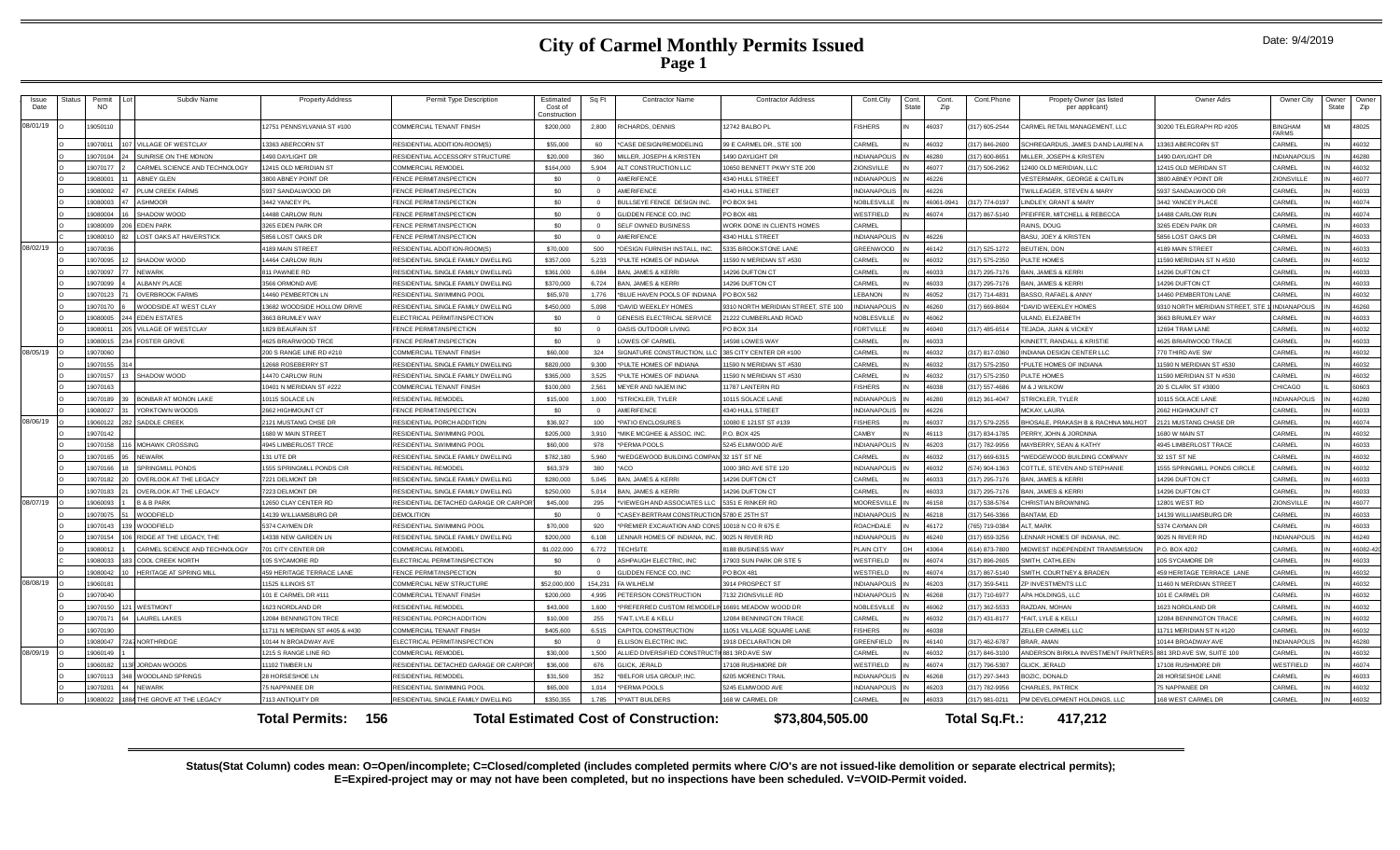| Issue<br>Date | 3tat⊔s | Permit<br><b>NO</b> | Subdiv Name                | <b>Property Address</b>                | <b>Permit Type Description</b>           | Estimated<br>Cost of<br>Constructio | Sq Ft      | <b>Contractor Name</b>                       | <b>Contractor Address</b>         | Cont.City<br>Cont.<br>State | Cont.<br>Zip | Cont.Phone           | Propety Owner (as listed<br>per applicant) | <b>Owner Adrs</b>             | Owner City          | )wner<br>Owner<br>State<br>Zip |
|---------------|--------|---------------------|----------------------------|----------------------------------------|------------------------------------------|-------------------------------------|------------|----------------------------------------------|-----------------------------------|-----------------------------|--------------|----------------------|--------------------------------------------|-------------------------------|---------------------|--------------------------------|
| 08/09/19.     |        | 19080023            | HE GROVE AT THE LEGACY     | 7119 ANTIQUITY DR                      | RESIDENTIAL SINGLE FAMILY DWELLING       | \$350,785                           | 2,443      | *PYATT BUILDERS                              | 168 W CARMEL DR                   | CARMEL                      | 46033        | 317) 981-0211        | M DEVELOPMENT HOLDINGS, LLC                | 68 WEST CARMEL DR             | <b>CARMEL</b>       | 6032                           |
|               |        | 19080024            | HE GROVE AT THE LEGACY     | 104 CHERRY CREEK BLVD                  | RESIDENTIAL SINGLE FAMILY DWELLING       | \$358,160                           | 1.710      | PYATT BUILDERS                               | 68 W CARMEL DR                    | CARMEL                      | 46033        | 317) 981-0211        | M DEVELOPMENT HOLDINGS, LLC                | 68 WEST CARMEL DR             | ARMEI               | 6032                           |
|               |        | 1908002             | HE GROVE AT THE LEGACY     | 7098 CHERRY CREEK BLVD                 | RESIDENTIAL SINGLE FAMILY DWELLING       | \$351,530                           | 2,443      | *PYATT BUILDERS                              | 168 W CARMEL DR                   | CARMEL                      | 46033        | 317) 981-0211        | PM DEVELOPMENT HOLDINGS, LLC               | 168 WEST CARMEL DR            | CARMEL              | 16032                          |
|               |        | 19080050            | ROOKS BEND                 | 2967 BROOKS BEND DR                    | <b>ENCE PERMIT/INSPECTION</b>            | \$0                                 |            | SELF OWNED BUSINESS                          | VORK DONE IN CLIENTS HOMES        | CARMEL                      |              |                      | <b>BOKTOR, ADEL &amp; SALWA AYAAD</b>      | 967 BROOKS BEND DR            | <b>ARMEL</b>        | 16032                          |
| 08/12/19      |        | 19070027            | ROLLING MEADOWS            | 237 JOHN ST                            | RESIDENTIAL REMODEL                      | \$200,000                           | 2.149      | *CE LAWRENCE INC.                            | 6273 E COUNTY RD 200 N            | <b>AVON</b>                 | 46123        | 317) 223-7496        | I ROD, DIANE                               | 37 JOHN ST                    | <b>ARMEL</b>        | 16032                          |
|               |        | 1907011             | RIARWOOD                   | 4909 BRIARWOOD CT                      | RESIDENTIAL REMODEL                      | \$90,000                            | 150        | CORINTHIAN FINE HOMES                        | 2121 E 56TH ST                    | <b>INDIANAPOLIS</b>         | 46220        | 317) 345-9077        | MITH, STEVE AND KATHY                      | 4909 BRIARWOOD COURT          | CARMEL              | 46033                          |
|               |        | 19070127            | <b>ILLAGE OF WESTCLAY</b>  | 1761 BEAUFAIN ST                       | RESIDENTIAL SINGLE FAMILY DWELLING       | \$1,000,000                         | 7.316      | 'GRADISON BUILDING CORP                      | 3330 E 75TH ST, # 156             | <b>INDIANAPOLIS</b>         | 46250        | 317) 594-7575        | LUSHIK, JOSH & ROBYN                       | 3918 STERLING RIDGE LANE      | <b>URHAM</b>        | 27707                          |
|               |        | 19080032            |                            | 13500 N MERIDIAN ST                    | <b>FEMPORARY USE SPECIAL EVENT</b>       | \$0                                 | $\sqrt{2}$ | A CI ASSIC RENTAL                            | 1333 F 86TH ST                    | <b>INDIANAPOLIS</b>         | 46240        | 317) 253-0586        | T. VINCENT CARMEL HOSPITAL INC             | 0330 MERIDIAN ST N STE 430    | <b>INDIANAPOLIS</b> | 16290                          |
| 08/13/19      |        | 19070178            | <b>ILLAGE OF WESTCLAY</b>  | 1716 BEAUFAIN ST                       | RESIDENTIAL SINGLE FAMILY DWELLING       | \$1,000,000                         | 10.692     | CHRISTOPHER SCOTT HOMES                      | 736 HANOVER PL, #100F             | CARMEL                      | 16032        | 317) 408-4853        | <b>ULLIGAN, ROB &amp; TRISHA</b>           | 955 TROWBRIDGE HIGH ST        | <b>ARMEL</b>        | 16032                          |
|               |        | 19070191            |                            | 4400 WESTON POINTE DR #170 & #180      | COMMERCIAL TENANT FINISH                 | \$80,000                            | 1.600      | MG CONSTRUCTION MANAGEME                     | 15420 ENDEAVOR DR                 | NOBLESVILLE                 | 46060        | 317) 219-0406        | <b>ASSIDY TURLEY</b>                       | <b>AMERICAN SQUARE</b>        | <b>INDIANAPOLIS</b> | 16282                          |
|               |        | 19080006            | <b>WIAN GLEN</b>           | 5198 AVIAN WAY                         | <b>ESIDENTIAL PORCH ADDITION</b>         | \$69,820                            | 575        | *HITTLE CONSTRUCTION                         | 7466 WASHINGTON ST                | WESTFIELD                   | 46074        | 317) 896-9073        | PDIKE, TOM                                 | 198 AVIAN WAY                 | <b>ARMEL</b>        | 16033                          |
|               |        | 19080073            | SADDLE CREEK               | 14127 NICHOLAS DR                      | <b>ENCE PERMIT/INSPECTION</b>            | \$0                                 |            | DRAPER CONSTRUCTION                          | 113 PEBBLE BEACH DR               | CARMEL                      | 46032        |                      | <b>UCH, MARCUS &amp; DAWN</b>              | 14127 NICHOLAS DF             | ARMEI               | 46074                          |
|               |        | 1908007             | VOODLAND SPRINGS           | 3616 TWIN SPRINGS DF                   | <b>FRICE PERMIT/INSPECTION</b>           | \$0                                 |            | SELF OWNED BUSINESS                          | VORK DONE IN CLIENTS HOMES        | CARMEL                      |              |                      | HUNTER, KATIF                              | 3616 TWIN SPRINGS DR          | CARMEL              | 46033                          |
|               |        | 1908007             | ALDEN POND                 | 9921 ESTEP DR                          | <b>ENCE PERMIT/INSPECTION</b>            | \$0                                 | $\Omega$   | <b>INDY'S FINEST FENCE</b>                   | 2334 S CALIFORNIA ST              | <b>INDIANAPOLIS</b>         | 46260        | 317) 797-1890        | OWNES, PEYTON & SUSAN                      | 9921 ESTEP DR                 | NDIANAPOLIS         | 16280                          |
| 08/14/19      |        | 19070149            | VOODLANDS, THE             | 10714 BRAEWICK DR                      | RESIDENTIAL PORCH ADDITION               | \$48,300                            | 196        | PATIO ENCLOSURES                             | 0080 E 121ST ST #139              | <b>ISHERS</b>               | 46037        | 317) 579-2255        | <b>JAMMETT, JUDY</b>                       | 0714 BRAEWICK DR              | <b>ARMEL</b>        | 46033                          |
|               |        | 19070167            |                            | 12977 CHENILLE DF                      | RESIDENTIAL SINGLE FAMILY DWELLING       | \$424,000                           | 5.815      | PULTE HOMES OF INDIANA                       | 1590 N MERIDIAN ST #53            | CARMEL                      | 46032        | 317) 575-2350        | UITE HOMES                                 | 1590 N. MERIDIAN ST #530      | <b>ARMEL</b>        | 46032                          |
|               |        | 19070185            | RIDGE AT THE LEGACY. THE   | 6814 PULASKI CT                        | RESIDENTIAL SINGLE FAMILY DWELLING       | \$200,000                           | 5.986      | ENNAR HOMES OF INDIANA, INC.                 | 9025 N RIVER RD                   | <b>INDIANAPOLIS</b>         | 46240        | 317) 659-3256        | ENNAR HOMES OF INDIANA, INC.               | 9025 N RIVER RD               | <b>INDIANAPOLIS</b> | 46240                          |
|               |        | 19070198            | <b>VESTON RIDGE</b>        | 10892 WESTON DR                        | RESIDENTIAL SWIMMING POOL                | \$50,000                            | 1.600      | *FOX POOLS OF INDIANAPOLIS                   | P.O. BOX 60                       | WESTFIELD                   | 46074        | 317) 848-5077        | FHR JIM & HEATHER                          | 0892 WESTON DF                | ARMEL               | 16032                          |
|               |        | 19080049            |                            | 13152 W SHERBERN DF                    | <b>I ECTRICAL PERMIT/INSPECTION</b>      | \$0                                 |            | <b>INDER ELECTRIC</b>                        | 087 TECHNOLOGY DRIVE              | <b>ISHERS</b>               | 16038        | 17) 842-0809         | RMOUR PROPERTY MANAGEMENT                  | 3 F MAIN ST #300              | <b>ARMEL</b>        | 6033                           |
|               |        | 19080086            | <b>BENTLEY OAKS</b>        | 1355 BENTLEY WAY                       | <b>ENCE PERMIT/INSPECTION</b>            | \$0                                 |            | <b>MICK SHARKEY</b>                          | 7628 FOXGLOVE LANE                | <b>NOBLESVILLE</b>          | 46062        |                      | AI KIN, STEPHANIE                          | 355 BENTLEY WAY               | CARMEL              | 16032                          |
| 08/15/19      |        | 19050115            |                            | 331 1ST ST SW                          | RESIDENTIAL REMODEL                      | \$300,000                           | 3.530      | MEYER AND NAJEM INC                          | 1787 LANTERN RD                   | <b>FISHERS</b>              | 46038        | 317) 557-4686        | <b>IEYER, KARL FAND BARBARA B</b>          |                               | ZIONSVILLE          | 6077                           |
|               |        | 19070063            |                            | 9825 GRAY RD - MARTIN MARIETTA OFFICE  | COMMERCIAL NEW STRUCTURE                 | \$689,200                           | 3.965      | <b>KP MEIRING COMPANY</b>                    | 9 BOONE VILLAGE #246              | ZIONSVILLE                  | 46077        | 317) 257-7506        | <b>MARTIN MARIETTA</b>                     | 700 E 96TH ST                 | <b>ARMEL</b>        | 16032                          |
|               |        | 1908004             | <b>HARROWGATE</b>          | 232 BEECHMONT DF                       | <b>RESIDENTIAL REMODEL</b>               | \$15,000                            | 300        | TODD, AARON                                  | 232 BEECHMONT DE                  | CARMEL                      | 46032        |                      | TODD, AARON                                | 232 BEECHMONT DF              | <b>ARMEL</b>        | 46032                          |
|               |        | 19080057            |                            | 2155 E 146TH ST                        | COMMERCIAL TENANT FINISH                 | \$13,300                            |            | CAPITOL CONSTRUCTION                         | 11051 VILLAGE SQUARE LANE         | <b>FISHERS</b>              | 46038        |                      | <b>REGIONS BANK</b>                        | 250 RIVERCHASE PKY E STE 600  | <b>IRMINGHAM</b>    | 35244                          |
|               |        | 19080058            |                            | 14300 CLAY TERRACE BLVD, #115          | COMMERCIAL TENANT FINISH                 | \$250,000                           | 1.900      | KORT BUILDERS                                | <b>3709 CASTI F PARK DR</b>       | <b>INDIANAPOLIS</b>         | 46256        | 317) 872-4181        | LAY TERRACE PARTNERS LLC                   | 4390 CLAY TERRACE BLVD, #165  | ARMEI               | 16032                          |
|               |        | 9080060             | HE GROVE AT THE LEGACY     | 146 CHERRY CREEK BLVD                  | <b>ESIDENTIAL SINGLE FAMILY DWELLING</b> | \$225,000                           | 2.824      | YATT BUILDERS                                | 68 W CARMEL DF                    | CARMEL                      | 16033        | 17) 981-0211         | M DEVELOPMENT HOLDINGS, LLC                | 68 WEST CARMEL D              | ARMEL               | 6032                           |
|               |        | 19080061            | HE GROVE AT THE LEGACY     | 7152 CHERRY CREEK BLVD                 | RESIDENTIAL SINGLE FAMILY DWELLING       | \$230,000                           | 2.824      | *PYATT BUILDERS                              | 168 W CARMEL DR                   | CARMEL                      | 46033        | 317) 981-0211        | YATT, TODD                                 | 168 W CARMEL DR               | <b>ARMEL</b>        | 46032                          |
| 08/16/19      |        | 19080040            | PROVIDENCE AT OLD MERIDIAN | 1008 CAVENDISH DR                      | RESIDENTIAL REMODEL                      | \$89,219                            | $\sqrt{2}$ | <b>RESTOREX</b>                              | 1350-C SOUTHPORT RD               | <b>INDIANAPOLIS</b>         | 46217        | 317) 714-1774        | AKER, MARK A                               | 008 CAVENDISH DI              | <b>ARMEL</b>        | 46032                          |
|               |        | 908009              | NEWARK                     | 75 NAPPANEE DR                         | ENCE PERMIT/INSPECTION                   | \$0                                 | $\Omega$   | <b>GLIDDEN FENCE CO, INC</b>                 | PO BOX 48                         | <b>NESTFIELD</b>            | 16074        | 317) 867-5140        | HARI FS. PATRICK                           | 5 NAPPANEE DE                 | <b>ARMEL</b>        | 16032                          |
|               |        | 1908009             | <b>RROOKS REND</b>         | 2970 BROOKS BEND DR                    | <b>ENCE PERMIT/INSPECTION</b>            | \$0                                 |            | <b>ISTREAM WATERPROOFING</b>                 | 7288 SANDALWOOD DR                | <b>INDIANAPOLIS</b>         | 46217        |                      | ONG KYLE                                   | 2970 BROOKS BEND DI           | CARMEL              | 16032                          |
|               |        | 19080093            | <b>HISTLEWOOD</b>          | 1310 GOLDFINCH DR                      | <b>ENCE PERMIT/INSPECTION</b>            | \$0                                 |            | SELF OWNED BUSINESS                          | <b>NORK DONE IN CLIENTS HOMES</b> | CARMEL                      |              |                      | UMMINGS, CHRISTOPHER                       | 310 GOLDFINCH DR              | CARMEL              | 46032                          |
|               |        | 19080094            | AKEWOOD GARDENS            | 2535 W PLEASANT WAY                    | <b>LECTRICAL PERMIT/INSPECTION</b>       | \$0                                 | $\sqrt{2}$ | BABCOCK, DAN                                 | <b>2925 N MITTHOFFFFR PI</b>      | <b>INDIANAPOLIS</b>         | 46280        | 317) 223-8403        | <b>AILLER TORY</b>                         | 535 PLEASANT WAY W            | <b>ARMEL</b>        | 16280                          |
|               |        | 1908009             |                            | 1829 F 106TH ST                        | FENCE PERMIT/INSPECTION                  | \$0                                 |            | GLIDDEN FENCE CO. INC                        | PO ROX 481                        | WESTFIELD                   | 46074        | 317) 867-5140        | <b>ENARI, CHRISTOPHER &amp; TERRY</b>      | 1829 F 106TH ST               | CARMEL              | 16032                          |
|               |        | 19080098            | <b>NILSON'S VILLAGE</b>    | 438 OAK DR                             | ELECTRICAL PERMIT/INSPECTION             | \$0                                 | $\Omega$   | EFFICIENT SYSTEMS, INC                       | 284 N BELMONT AVE                 | <b>INDIANAPOLIS</b>         | 46222        | 317) 293-6510        | <b>IMMAMON, MICAH</b>                      | 438 OAK DR                    | CARMEL              | 16032                          |
| 08/19/19      |        | 19060083            | ARKSIDE VILLAGE            | 364 ATHERTON DR                        | RESIDENTIAL ADDITION-ROOM(S              | \$11,000                            | 342        | <b>WISHART, MARK</b>                         | <b>426 N ATHERTON DR</b>          | CARMEL                      | 46032        |                      | <b>VISHART, MARK</b>                       | 364 ATHERTON DR               | <b>CARMEL</b>       | 16032                          |
|               |        | 1907001             |                            | 4425 WESTON POINTE DR - RETAIL BUILDII | COMMERCIAL NEW STRUCTURE                 | \$1,177,000                         | 13,858     | HUFF CONSTRUCTION, INC.                      | 529 WAYSIDE CT                    | PLAINFIELD                  | 46168        | 317) 837-6777        | <b>VESTON MICHIGAN REALTY</b>              | 0689 PENNSYLVANIA ST. N       | <b>ARMEL</b>        | 6032                           |
|               |        | 19070153            |                            | 4455 WESTON POINTE DR - RESTAURANT     | COMMERCIAL NEW STRUCTURI                 | \$437,000                           | 5 1 5 1    | HIJFE CONSTRUCTION INC.                      | 529 WAYSIDE CT                    | PI AINFIFI D                | 46168        | 17) 837-6777         | <b>ESTON MICHIGAN REALTY</b>               | 0689 PENNSYLVANIA ST. N       | ARMEI               | 16032                          |
|               |        | 19070203            |                            | 580 E CARMEL DR #402                   | OMMERCIAL TENANT FINISH                  | \$210,000                           | 3,500      | AIS CONSTRUCTION SERVICES                    | 1924 N LOG CABIN DR               | ANDERSON                    | 46011        | 765) 635-8434        | INH REALTY LLC                             | 63 MADISON AVE                | GREENWOOD           | 16143                          |
|               |        | 19080055            |                            | 101 E CARMEL DR #202                   | COMMERCIAL TENANT FINISH                 | \$80,000                            | 1,600      | PETERSON CONSTRUCTION                        | 132 ZIONSVILLE RD                 | <b>INDIANAPOLIS</b>         | 46268        | 317) 710-6977        | PA HOLDINGS, LLC                           | 01 E CARMEL DR                | ARMFI:              | 6032                           |
|               |        | 19080100            | <b>VILLAGE OF WESTCLAY</b> | 1874 BROUGHTON ST                      | <b>FRICE PERMIT/INSPECTION</b>           | \$0                                 |            | <b>MERIFENCE</b>                             | 4340 HULL STREET                  | INDIANAPOLIS                | 46226        |                      | STEPHENS, FRANK & KATHLEEN                 | 1874 BROUGHTON ST             | CARMEL              | 16032                          |
|               |        | 19080103            | RIDGE AT THE LEGACY, THE   | 14340 ARNETT DR                        | LECTRICAL PERMIT/INSPECTION              | \$0                                 | $\Omega$   | <b>JADCO</b>                                 | 208 CYPRESS CT                    | KOKOMO                      | 46902        | 317) 523-7556        | CALATLANTIC HOMES                          | 025 NORTH RIVER RD, SUITE 100 | NDIANAPOLIS         | 6240                           |
|               |        | 19080104            | TAFFORD PLACE              | 14223 PREVAIL DR E                     | <b>ENCE PERMIT/INSPECTION</b>            | \$0                                 | $\sqrt{2}$ | BULLSEYE FENCE DESIGN INC.                   | PO BOX 941                        | NOBLESVILLE                 | 46061-0941   | 317) 774-0197        | <b>IRMAN, ROSS</b>                         | 4223 PREVAIL DR E             | ARMEI               | 16033                          |
|               |        | 19080105            | <b>VILLIAMSON RUN</b>      | 10541 WILLIAMSON PKWY                  | <b>ENCE PERMIT/INSPECTION</b>            | \$0                                 |            | <b>WARDS FENCE</b>                           | 0951 RIVERWOOD AVE                | NOBLESVILLE                 | 46062        |                      | <b>INDERSON, BENJAMIN &amp; LAUREN</b>     | 10541 WILLIAMSON PARKWAY      | CARMEL              | 46033                          |
| 08/20/19      |        | 19040196            | <b>OVERBROOK FARMS</b>     | 14220 OVERBROOK DR                     | RESIDENTIAL SWIMMING POOL                | \$60,000                            | 1.358      | *MUD SLINGER POOL                            | 5575 ELMWOOD AVE., #D             | <b>INDIANAPOLIS</b>         | 46203        | 317) 650-5131        | TEFFEY, MIKE & MILLIE                      | 4220 OVERBROOK DR             | CARMEL              | 46074                          |
|               |        | 19060096            |                            | 14300 CLAY TERRACE BLVD, #120          | COMMERCIAL TENANT FINISH                 | \$415,000                           | 3.541      | DAVIES. I YN                                 | 5 60TH STREET SW                  | <b>WYOMING</b>              | 49548        | 616) 493-9326        | VASHINGTON PRIME GROUP                     | 4390 CLAY TERRACE BLVD        | ARMEL               | 16032                          |
|               |        | 1906015             | NORTHWOOD HILLS            | 11838 HOSTER RD                        | RESIDENTIAL SINGLE FAMILY DWELLING       | \$225,000                           | 3,715      | <b>ORRANCE CONTRACTING, LLC</b>              | <b>9608 COPLEY DRIVE</b>          | <b>INDIANAPOLIS</b>         | 46290        | 317) 339-2187        | ORRANCE, BRUCE & MART                      | 1838 HOSTER RD                | CARMEL              | 16032                          |
|               |        | <b>SCOQROOL</b>     | CHERRY TREE GROVE          | 14470 SMICKLE LN                       | RESIDENTIAL DECK ADDITION                | \$41,000                            | 322        | *KD LANDSCAPING INC                          | 7377 LITTLE EAGLE CREEK           | WESTFIFLD                   | 46074        |                      | <b>IULZEBOS, RYAN &amp; CARRIE</b>         | 14470 SMICKLE LANI            | <b>CARMEL</b>       | 16033                          |
|               |        | 19080051            | <b>FOSTER ESTATES</b>      | 14274 SKIPPER CT                       | RESIDENTIAI REMODEI                      | \$135,840                           | 1,100      | *CASE DESIGN/REMODELING                      | 99 E CARMEL DR., STE 100          | CARMEL                      | 46032        | 317) 846-2600        | GRIFFIN, JOHNATHON & GERALDINE             | 14274 SKIPPER CT              | CARMEL              | 46033                          |
|               |        | 19080059            |                            | 3500 W 106 ST                          | TEMPORARY USE SPECIAL EVENT              | \$0                                 |            | <b>CLASSIC RENTA</b>                         | 1333 E 86TH ST                    | INDIANAPOLIS                | 46240        | 317) 253-0586        | <b>JOLY TRINITY INC. (GRK.ORTH.CH)</b>     | 3500 W. 106TH ST              | ARMEI               | 6032                           |
|               |        | 19080106            | <b>FOSTER MANOR</b>        | 4634 ALLEN DR                          | ELECTRICAL PERMIT/INSPECTION             | \$0                                 |            | KINDER EI ECTRIC                             | 9087 TECHNOLOGY DRIVE             | <b>FISHERS</b>              | 46038        | 317) 842-0809        | OUNG BOB                                   | 4634 ALLEN DR                 | CARMEL              | 46033                          |
|               |        | 19080112            | <b>HOMEWOOD</b>            | 787 E 111 ST                           | ELECTRICAL PERMIT/INSPECTION             | \$0                                 |            | <b>BROADRIPPLE ELECTRIC</b>                  | 2116 E 54TH ST                    | <b>INDIANAPOLIS</b>         | 46220        | 317) 735-5226        | <b>ITTLETON, LARRY</b>                     | 787 E 111TH ST                | <b>INDIANAPOLIS</b> | 16280                          |
|               |        |                     |                            | 156<br>Total Permits:                  |                                          |                                     |            | <b>Total Estimated Cost of Construction:</b> | \$73,804,505.00                   |                             |              | <b>Total Sq.Ft.:</b> | 417.212                                    |                               |                     |                                |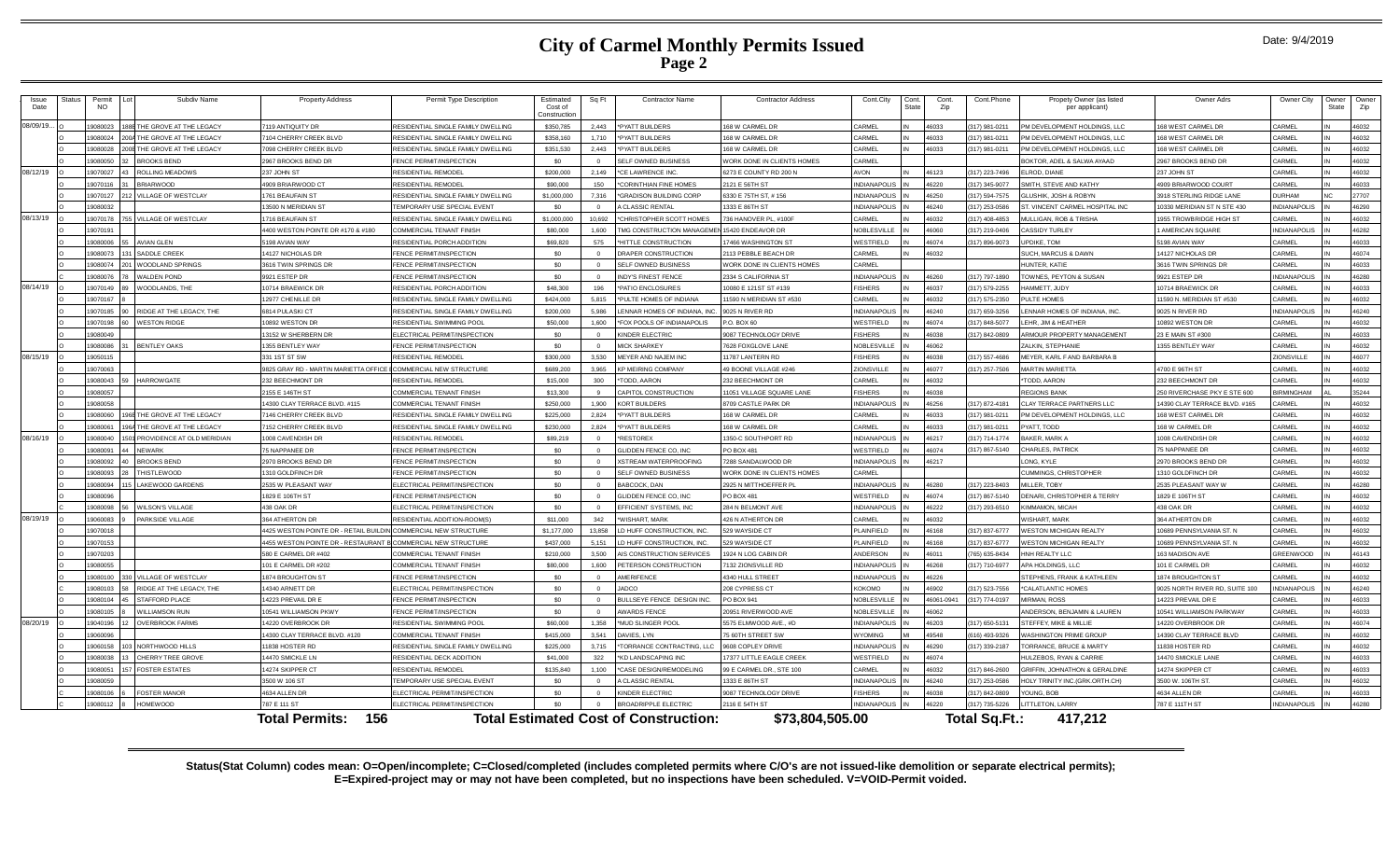| Issue<br>Date | Status | Permit<br><b>NO</b> | Subdiv Name                    | <b>Property Address</b>                | Permit Type Description                   | Estimated<br>Cost of<br>Constructio | Sq Ft      | <b>Contractor Name</b>                          | <b>Contractor Address</b>     | Cont.City<br>Cont.<br>State | Cont<br>Zip    | Cont.Phone                      | Propety Owner (as listed<br>per applicant) | Owner Adrs                        | Owner City          | Owner<br>State | Owner<br>Zip |
|---------------|--------|---------------------|--------------------------------|----------------------------------------|-------------------------------------------|-------------------------------------|------------|-------------------------------------------------|-------------------------------|-----------------------------|----------------|---------------------------------|--------------------------------------------|-----------------------------------|---------------------|----------------|--------------|
| 08/21/19      |        | 9070202             | <b>ILLAGE OF WESTCLAY</b>      | 2646 BRADENBURG DR                     | RESIDENTIAL SWIMMING POOL                 | \$55,000                            | 1.104      | *POOLS OF FUN                                   | 891 CLARK CREEK ROAD          | PLAINFIELD                  | 46168          | 317) 714-3495                   | ANBEYNEN, JOHN                             | 2646 BRANDENBURG DR               | CARMEL              |                | 46032        |
|               |        | 9080017             | BENNETT SUBDIVISION            | 2010 W 136TH ST                        | DEMOLITION                                | \$0                                 | $\sqrt{2}$ | *CASEY-BERTRAM CONSTRUCTION                     | 5780 F 25TH ST                | INDIANAPOLIS                | 46218          | (317) 546-3366                  | <b>INGEMANN, MARK F &amp; NANCY D</b>      | 020 W 136TH ST                    | CARMEL              |                | 46032        |
|               |        | 9080019             | <b>CEDAR LAKE</b>              | 524 CEDAR LAKE CT                      | RESIDENTIAL SWIMMING POOL                 | \$68,000                            | 504        | *FAMILY LEISURE                                 | 11811 PENDLETON PIKE          | INDIANAPOLIS                | 46236          | 317) 823-4448                   | HUGARS. JIMMY                              | 24 CEDAR LAKE CT                  | CARMEL              |                | 46032        |
|               |        | 9080020             | RIDGE AT THE LEGACY, THE       | 6801 PULASKI CT                        | RESIDENTIAL SINGLE FAMILY DWELLING        | \$200,000                           | 6.178      | LENNAR HOMES OF INDIANA, INC.                   | 9025 N RIVER RD               | <b>INDIANAPOLIS</b>         | 46240          | 317) 659-3256                   | ENNAR HOMES OF INDIANA, INC                | 9025 N RIVER RD                   | <b>INDIANAPOLIS</b> |                | 46240        |
|               |        | 19080085            |                                | 1595 N MERIDIAN ST #110                | COMMERCIAL TENANT FINISH                  | \$270.675                           | 5,588      | ALDERSON COMMERCIAL GROUP                       | 425 W SOUTH ST #100           | <b>INDIANAPOLIS</b>         | 46225          | (317) 889-3800                  | NHYIF REIV SIERRA LLC                      | 4 BROADWAY S 10TH FLR             | WHITE PLAINS        |                | 10601        |
|               |        | 9080107             | <b>CLAYBOURNE</b>              | 049 TEAGUE PL                          | RESIDENTIAL REMODEL                       | \$14,000                            | 900        | *EDDINGFIELD, THOMAS R                          | 000 SYCAMORE RD               | NDIANAPOLIS                 | 46240          | 317) 450-559                    | IN. DATIAN & XIAONING                      | 049 TEAGUE PL                     | CARMEL              |                | 46074        |
|               |        | 908011              | THE MEADOWS AT THE LEGACY      | 4080 LARSON DRIVE                      | FENCE PERMIT/INSPECTION                   | \$0                                 | $\Omega$   | BULLSEYE FENCE DESIGN INC.                      | PO BOX 941                    | NOBLESVILLE                 | 46061-094      | (317) 774-0197                  | TRAIT. KYI F & MFREDITH                    | 4080 LARSON DF                    | CARMEL              |                | 46033        |
|               |        | 9080117             | THE GROVE AT THE LEGACY        | 14253 JAMES DEAN DR                    | <b>ENCE PERMIT/INSPECTION</b>             | \$0                                 | $\Omega$   | <b>INDY'S FINEST FENCE</b>                      | 2334 S CALIFORNIA ST          | <b>INDIANAPOLIS</b>         | 46260          | 317) 797-1890                   | TAFFORD, ASHI FY                           | 4253 JAMES DEAN DR                | CARME               |                | 46033        |
|               |        | 9080118             | <b>LBANY PLACE</b>             | 4296 DUFTON CT                         | ENCE PERMIT/INSPECTION                    | \$0                                 |            | AMERIFENCE                                      | 340 HULL STREET               | NDIANAPOLIS                 | 46226          |                                 | AN, JAMES & KERR                           | 4296 DUFTON CT                    | CARMEI              |                | 46033        |
| 08/22/19      |        | 907004              | <b>NOODBROOK DOWNS ESTATES</b> | <b>4908 WINTERGREEN LN</b>             | ELECTRICAL PERMIT/INSPECTION              | \$0                                 | $\sqrt{2}$ | <b>LUDWIG, KENDALL D</b>                        | 410 SANDERS ST                | <b>INDIANAPOLIS</b>         | 46225          | (815) 922-0620                  | <b>IRKELBACH, STEVEN</b>                   | <b>4908 WINTERGREEN LANE</b>      | CARMEL              |                | 46033        |
|               |        | 9080065             | DELAWARE TRACE                 | 5276 CHICKASAW CT                      | RESIDENTIAL REMODEL                       | \$50,000                            | 400        | *GENTILE, LEO & CATHERINE                       | 5276 CHICKASAW CT             | CARMEL                      | 46033          | 678) 642-9322                   | ENTILE, LEO & CATHERINE                    | 276 CHICKASAW CT                  | CARMEL              |                | 46033        |
|               |        | 9080078             |                                | 2128 SHELBORNE RD - VERIZON CABINET    | ELECTRICAL PERMIT/INSPECTION              | \$0                                 |            | <b>CAMERON ELECTRIC</b>                         | <b>4771 N. FRANKLIN RD</b>    | <b>INDIANAPOLIS</b>         | 46226          | 317) 547-5474                   | <b>ERIZON WIRELESS</b>                     | 121 VILLAGE BLVD                  | <b>MADISON</b>      |                | 39110        |
|               |        | 9080080             |                                | 3407 W 126TH ST - VERIZON CABINET      | <b>I ECTRICAL PERMIT/INSPECTION</b>       | \$0                                 |            | CAMERON ELECTRIC                                | 4771 N FRANKLIN RE            | INDIANAPOLIS                | 46226          | (317) 547-5474                  | <b>FRIZON WIRFLESS</b>                     | 121 VILLAGE BLVD                  | MADISON             |                | 39110        |
|               |        | 908008              |                                | 2720 KOSSUTH ST - VERIZON CABINET      | LECTRICAL PERMIT/INSPECTION               | \$0                                 |            | <b>CAMERON ELECTRIC</b>                         | <b>4771 N. FRANKLIN RD</b>    | <b>INDIANAPOLIS</b>         | 46226          | 317) 547-5474                   | <b>FRIZON WIRFI FSS</b>                    | 21 VILLAGE BLVD                   | MADISON             |                | 39110        |
|               |        | 9080082             |                                | 2304 TOWNE RD - VERIZON CABINET        | <b>ELECTRICAL PERMIT/INSPECTION</b>       | \$0                                 | $\Omega$   | CAMERON ELECTRIC                                | 4771 N. FRANKLIN RD.          | NDIANAPOLIS                 | 46226          | 317) 547-5474                   | LATINUM PROPERTIES                         | 9757 WESTPOINT DR, SUITE 600      | <b>INDIANAPOLIS</b> |                | 46256        |
|               |        | 9080083             |                                | 3727 W 116TH ST - VERIZON CABINET      | <b>ELECTRICAL PERMIT/INSPECTION</b>       | \$0                                 |            | <b>CAMERON ELECTRIC</b>                         | 4771 N. FRANKLIN RD           | <b>INDIANAPOLIS</b>         | 46226          | (317) 547-5474                  | ERIZON WIRELESS                            | 121 VILLAGE BLVD                  | <b>MADISON</b>      |                | 39110        |
|               |        | 9080121             | <b>AVIAN GLEN</b>              | 4302 DOVE DR                           | <b>ENCE PERMIT/INSPECTION</b>             | \$0                                 | $\Omega$   | BULLSEYE FENCE DESIGN INC.                      | PO BOX 941                    | <b>NOBLESVILLE</b>          | 46061-094      | (317) 774-0197                  | ALABRO, DAVE & LISA                        | 4302 DOVE DR                      | CARMEL              |                | 46033        |
|               |        | 9080122             | <b>HIGH GROVE</b>              | 1821 BRAFBURN DE                       | <b>ENCE PERMIT/INSPECTION</b>             | \$0                                 | $\sqrt{2}$ | BULLSEYE FENCE DESIGN INC.                      | PO BOX 941                    | NOBLESVILLE                 | 46061-0941     | (317) 774-0197                  | OSC. JEFFREY & REBECCA                     | 821 BRAFBURN DR                   | CARMEL              |                | 46032        |
|               |        | 9080124             | <b>INDPOINTE</b>               | <b>970 WATERSIDE CIF</b>               | ENCE PERMIT/INSPECTION                    | \$0                                 |            | <b>BLUEBIRD FENCE COMPANY</b>                   | 970 WATERSIDE CIRCLE          | CARMEL                      | 46033          |                                 | ANNING, DAVID & DONNA                      | <b>970 WATERSIDE CIRCLE</b>       | <b>ARMEI</b>        |                | 46033        |
|               |        | 9080128             | COOL CREEK NORTH               | 55 RED OAK LN                          | <b>ENCE PERMIT/INSPECTION</b>             | \$0                                 | $\Omega$   | <b>AMERIFENCE</b>                               | 4340 HULL STREET              | <b>INDIANAPOLIS</b>         | 46226          |                                 | ARHAM, TIMOTHY & DAWN                      | 55 RED OAK LN                     | CARMEL              |                | 46033        |
| 08/23/19      |        | 9070007             | STONE HAVEN AT HAVERSTICK      | 5811 BLUESTEM CT                       | RESIDENTIAL REMODEL                       | \$30,350                            | 866        | CMH BUILDERS. INC                               | 8847 COMMERCE PARK PL SUITE J | <b>INDIANAPOLIS</b>         | 46268          | (317) 714-6536                  | OSS, GREG                                  | 5811 BLUESTEM CT                  | CARMEL              |                | 46033        |
|               |        | 9070112             | ONGRIDGE ESTATES               | 3680 FOSSIL DR                         | RESIDENTIAL DECK ADDITION                 | \$53,600                            | 252        | *CASE DESIGN/REMODELING                         | 9 E CARMEL DR., STE 100       | CARMEL                      | 46032          | (317) 846-2600                  | <b>IEWHINNEY, BRIAN &amp; JUEANETTE</b>    | 3680 FOSSIL DR                    | ARMEI               |                | 46074        |
|               |        | 908002              | ONGRIDGE ESTATES               | 4231 LISTON DR                         | RESIDENTIAL ACCESSORY STRUCTURE           | \$27,950                            | 262        | *CASE DESIGN/REMODELING                         | 9 F CARMEL DR., STE 100       | CARMEL                      | 46032          | 317) 846-2600                   | <b>RAIG NATALIF</b>                        | 4231 LISTON DR                    | CARMEL              |                | 46074        |
|               |        | 9080072             |                                | 4511 CLAY TERRACE BLVD #150            | OMMERCIAL TENANT FINISH                   | \$400,000                           | 5.000      | FOXFIELD CONSTRUCTION. LTD                      | 245 HUMBRACHT CIRCLE SUITE D  | <b>BARTLETT</b>             | 60103          | 330) 213-0777                   | <b>ASHINGTON PRIME GROUP</b>               | 80 E BROAD ST                     | <b>COLUMBUS</b>     |                | 43215        |
|               |        | 9080090             |                                | 1711 N MERIDIAN ST #420                | OMMERCIAL TENANT FINISH                   | \$59,350                            | 2.876      | CAPITOL CONSTRUCTION                            | 1051 VILLAGE SQUARE LANE      | <b>ISHERS</b>               | 46038          |                                 | ELLER CARMEL LLC                           | 711 MERIDIAN ST N #120            | CARMEI              |                | 46032        |
|               |        | 908011              |                                | 20 E CARMEL DR                         | <b>EMPORARY USE SPECIAL EVENT</b>         | \$0                                 |            | A CLASSIC RENTAL                                | 1333 F 86TH ST                | INDIANAPOLIS                | 46240          | (317) 253-058                   | <b>INEBERG GROUP LLO</b>                   | CARMEL DR E STE 200               | CARMEL              |                | 46032        |
| 08/26/19      |        | 9060179             | IRA MENDENHAL                  | 11 W MAIN ST #102 - SAVOR              | COMMERCIAL TENANT FINISH                  | \$650,000                           | 5.520      | NAJEM. HENRI                                    | 3586 MARJAC WAY               | <b>MCCORDSVILLE</b>         | 46055          | (317) 506-0480                  | <b>IONON &amp; MAIN, LLC</b>               | 2156 N MERIDIAN ST                | CARMEL              |                | 46032        |
|               |        | 9070164             | RIDGE AT THE LEGACY. THE       | <b>6813 PULASKI CT</b>                 | RESIDENTIAL SINGLE FAMILY DWELLING        | \$200,000                           | 6.054      | LENNAR HOMES OF INDIANA, INC.                   | 9025 N RIVER RD               | <b>INDIANAPOLIS</b>         | 46240          | 317) 659-3256                   | FNNAR HOMES OF INDIANA. INC.               | 9025 N RIVER RD                   | <b>INDIANAPOLIS</b> |                | 46240        |
|               |        | 908006              | <b>INGSBOROUGH</b>             | 4154 PEPIN PL                          | RESIDENTIAL PORCH ADDITION                | \$46,198                            | 323        | *PROVO, MIKE                                    | 1723 E 21ST ST                | <b>NDIANAPOLIS</b>          | 46229          | 574) 304-3164                   | <b>NG. JEFF &amp; DARCIE</b>               | 4154 PEPIN PI                     | CARMEI              |                | 46032        |
| 08/27/19      |        | 9070184             | <b>ILLAGE OF WESTCLAY</b>      | 2551 MANIGUALT ST                      | RESIDENTIAL REMODEL                       | \$12,000                            | 1.127      | <b>BARLOW, AARON</b>                            | 203 N LAWNDALE AVE            | <b>INDIANAPOLIS</b>         | 46224          | (317) 590-2571                  | ONDER, SUZANNE                             | 551 MANIGUALT ST                  | CARMEL              |                | 46032        |
|               |        | 9080045             | HE PRESERVE AT BEAR CREEK      |                                        | RESIDENTIAI REMODEI                       | \$20,000                            | 1.400      | *SILVERBACK ROOFING & CONSTRI                   | 11564 CREEKSIDE LN            | CARMEL                      |                |                                 |                                            | 4224 DENALI DR                    | CARMEL              |                | 46074        |
|               |        | 9080125             | <b>/FSTMONT</b>                | 14224 DENALI DR                        | <b>ESIDENTIAL REMODEL</b>                 | \$108,686                           | 1.559      | *CMH RUILDERS IN                                | 847 COMMERCE PARK P           | NDIANAPOLIS                 | 46033<br>46268 | (317) 406-7432<br>317) 714-6536 | ITAULA, GANESH & SAPNA                     | 625 GOTI AND DR                   | <b>ARME</b>         |                | 46032        |
|               |        |                     |                                | 625 GOTLAND DR                         |                                           |                                     |            |                                                 |                               |                             |                |                                 | <b>IMPKINS, MATT &amp; BRECK</b>           |                                   |                     |                |              |
|               |        | 9080150             | PARK AT WESTON PLACE. THE      | 3816 VANGUARD CIR                      | FENCE PERMIT/INSPECTION                   | \$0                                 | $\Omega$   | <b>AWARDS FENCE</b>                             | 20951 RIVERWOOD AV            | NORLESVILLE                 | 46062          |                                 | OTT, STEPHEN & JOY                         | <b>3816 VANGLIARD CIRCLE</b>      | CARMEL              |                | 46032        |
|               |        | 9080152             | <b>BROOKSHIRE</b>              | 1816 YORKSHIRE LN                      | <b>ELECTRICAL PERMIT/INSPECTION</b>       | \$0                                 | $\Omega$   | MACEY'S ELECTRIC                                | 7603 LORA LEE                 | <b>INDIANAPOLIS</b>         | 46239          |                                 | <b>ITTINGER, CHRIS</b>                     | 1816 YORKSHIRE LANE               | CARMEL              |                | 46033        |
|               |        | 9080154             | CARMEL SCIENCE AND TECHNOLOGY  | 50 W CARMEL DR                         | <b>ELECTRICAL PERMIT/INSPECTION</b>       | \$0                                 | $\Omega$   | ALLEN SYSTEMS INC                               | P.O. BOX 226                  | FAIRLAND                    | 46126          | 317) 716-5926                   | AKESIDE CENTER ONE LLC                     | 0 BALTIMORE ST E STE 1600         | <b>BALTIMORE</b>    |                | 21202        |
| 08/28/19      |        | 1903006             |                                | 1000 SPRING MILL RD                    | RESIDENTIAL SINGLE FAMILY DWELLING        | \$2,100,000                         | 15.714     | *JONES BUILDING GROUP                           | P.O. BOX 3741                 | CARMEL                      | 46082          | (317) 538-0887                  | OMEROY, CHRISTOPHER LLOYD & JILL           | 3212 HOMESTRETCH DI               | CARMEL              |                | 46032        |
|               |        | 1906020             |                                | 2315 PENNSYLVANIA ST                   | COMMERCIAL REMODEL                        | \$48,900                            | 100        | SUNCO CONSTRUCTION                              | 319 HARLAN DF                 | <b>MOORFSVILLE</b>          | 46158          | 317) 831-3443                   | RILOGY HEALTH SERVICES                     | <b>03 N HURSTROURNE PKWY #200</b> | <b>OUISVILLE</b>    |                | 40222        |
|               |        | 9070108             |                                | 2995 PETTIGRU DF                       | COMMERCIAL ADDITION                       | \$65,000                            | 725        | <b>THE SMART PERGOLA</b>                        | 2958 BRIGHTON AVE             | CARMEL                      | 46032          |                                 | EEDER, JOHN D & NORMA M                    | 2802 CHAPFI SOUARE ST             | CARMEL              |                | 46032        |
|               |        | 908007              | <b>UMAN'S ADDITION</b>         | 06 W AUMAN DR                          | RESIDENTIAL SWIMMING POOL                 | \$65,000                            | 2,262      | *PERMA POOLS                                    | 5245 ELMWOOD AVE              | NDIANAPOLIS                 | 46203          | (317) 782-9956                  | ELLER, MICHAEL & KIMBERL                   | 06 AUMAN DR W                     | CARMEL              |                | 46032        |
|               |        | 908009              | <b>ILLAGE OF MOUNT CARMEL</b>  | 3847 PAINTER CT                        | RESIDENTIAL SWIMMING POOL                 | \$65,000                            | 1.138      | *PERMA POOLS                                    | 5245 ELMWOOD AVE              | <b>INDIANAPOLIS</b>         | 46203          | (317) 782-9956                  | REAVES, SCOTT & LISA                       | 3847 PAINTER COURT                | CARMEL              |                | 46032        |
|               |        | 9080155             | <b>WOOD CREEK</b>              | 160 WESTWOOD DE                        | FENCE PERMIT/INSPECTION                   | \$0                                 |            | NORTH INDY FENCE DECK & RAIL                    | 10330 PLEASANT ST, STE 400    | NOBLESVILLE                 | 46060          |                                 | HOMAS, WILLIAM & ANN                       | 160 WESTWOOD DF                   | CARMEL              |                | 46033        |
| 08/29/19      |        | 908007              | SHBROOKE                       | <b>855 CARWINION WAY</b>               | <b>ESIDENTIAL REMODEL</b>                 | \$7,800                             | 200        | *SMARTCRAWL INC                                 | 111 HOLIDAY LN                | FRANKLIN                    | 46131          | (317) 868-844                   | RAWFORD, MICHAFI                           | 855 CARWINION WAY                 | <b>ARMEI</b>        |                | 46131        |
|               |        | 9080089             | HUNTER'S CREEK VILLAGE         | <b>786 RENNETT RD</b>                  | RESIDENTIAL SWIMMING POOL                 | \$26,000                            | 680        | *ASH. STFVFN                                    | <b>786 RENNETT ROAD</b>       | CARMEL                      | 46032          | (317) 848-2360                  | ASH, STEVEN                                | <b>786 BENNETT ROAD</b>           | CARMEL              |                | 46032        |
|               |        | 9080164             | SUNRISE ON THE MONON           | 522 EVENSTAR BLVD                      | <b>ENCE PERMIT/INSPECTION</b>             | \$0                                 | $\Omega$   | A FENCE CRAFTER CONSTRUCTION 58 CHESTERFIELD DR |                               | NOBLESVILLE                 | 46060          |                                 | VILLS, JASON                               | 522 EVENSTAR BLVD                 | <b>INDIANAPOLIS</b> |                | 46280        |
|               |        | 9080169             | MERALD CREST AT HAZEL DELL SU  | 3209 TURQUOISE CIR                     | <b>ENCE PERMIT/INSPECTION</b>             | \$0                                 | $\Omega$   | LOWES OF CARMEL                                 | 4598 LOWES WAY                | CARMEL                      | 46033          |                                 | U, XIAOLAN                                 | 3209 TURQUOISE CIR                | CARMEI              |                | 46033        |
| 08/30/19      |        | 1907004             | <b>SADDLE CREEK</b>            | 4038 TRIPLE CROWN DF                   | ELECTRICAL PERMIT/INSPECTION              | \$0                                 | $\Omega$   | POWER HOME, LLC                                 | 919 N MAIN ST                 | MOORESVILLE                 | 28115          | 704) 266-3633                   | <b>SERKE, STEV</b>                         | 4038 TRIPLE CROWN DR              | CARMEL              |                | 46032        |
|               |        | 9070057             | ROOKS BEND                     | 979 VININGS DR                         | <b>RESIDENTIAL PORCH ADDITION</b>         | \$30,400                            | 163        | *CASE DESIGN/REMODELING                         | 99 E CARMEL DR., STE 100      | CARMEL                      | 46032          | 317) 846-2600                   | BERT, MARTI                                | 979 VININGS DR                    | <b>ARMEL</b>        |                | 46032        |
|               |        | 9080120             | THE GROVE AT THE LEGACY        | <b>7031 PICKETT PI</b>                 | <b>RESIDENTIAL SINGLE FAMILY DWELLING</b> | \$40.515                            | 2.439      | *PYATT BUILDERS                                 | <b>168 W CARMEL DR</b>        | CARMEL                      | 46033          | (317) 981-0211                  | VATT TODD                                  | 68 W CARMEL DR                    | CARMEL              |                | 46032        |
|               |        | 9080130             | ARMEL SCIENCE AND TECHNOLOGY   | 05 CITY CENTER DR #160                 | <b>COMMERCIAL REMODEL</b>                 | \$100,000                           | 435        | CRG RESIDENTIAL, LLC                            | 805 CITY CENTER DR #160       | CARMEL                      | 46032          | 317) 575-9400                   | ONGRESSIONAL FLEX LLC                      | 0401 MERIDIAN ST N #210           | <b>INDIANAPOLIS</b> |                | 46290        |
|               |        | 9080131             |                                | 3500 N MERIDIAN ST - ST. VINCENT PHARM | COMMERCIAL REMODEL                        | \$505.016                           | 1,275      | HAGERMAN CONSTRUCTION                           | 510 W WASHINGTON BLVD         | FT. WAYNE                   | 46802          | 260) 424-1470                   | T. VINCENT CARMEL HOSPITAL INC             | 0330 MERIDIAN ST N STE 430        | <b>INDIANAPOLIS</b> |                | 46290        |
|               |        | 9080138             | <b>GRANNAN GROVE</b>           | 14010 GRANNAN LN                       | <b>EMPORARY USE SPECIAL EVENT</b>         | \$0                                 |            | A CLASSIC RENTAL                                | 1333 E 86TH ST                | INDIANAPOLIS IN             | 46240          | (317) 253-0586                  | OPPER, MEREDITH                            | 4010 GRANNAN LANE                 | CARMEL              |                | 46032        |
|               |        |                     |                                | 156<br>Total Permits:                  |                                           |                                     |            | <b>Total Estimated Cost of Construction:</b>    | \$73,804,505.00               |                             |                | <b>Total Sq.Ft.:</b>            | 417.212                                    |                                   |                     |                |              |